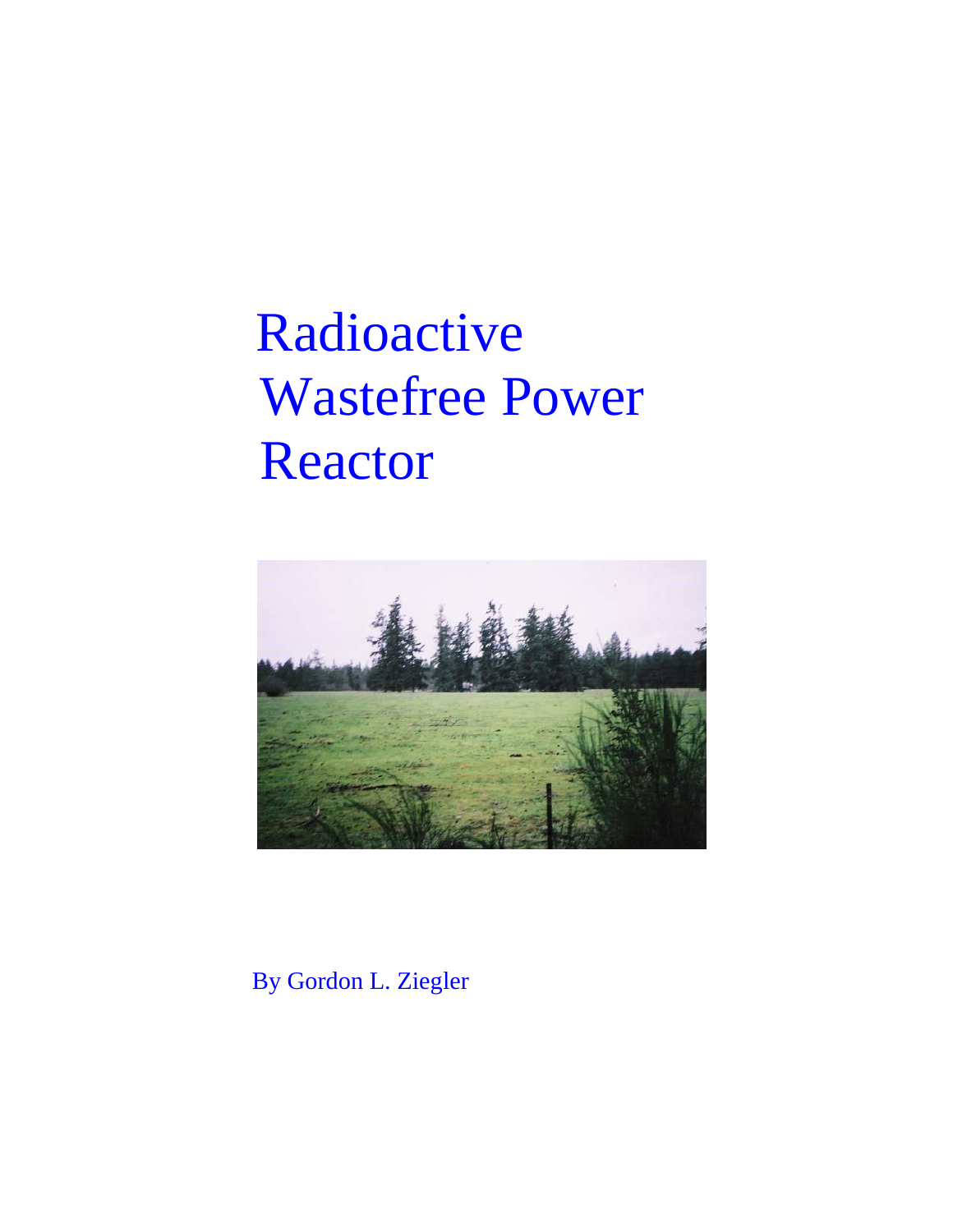Cover photo: Not much would be visible of a Rad Waste-free Power Reactor installation except the property, because the accelerators would be underground. If all goes well, this is the property where we wish to put the first Rad Waste-free Power Reactor. (Photo taken by Gordon L. Ziegler January 1, 2009.)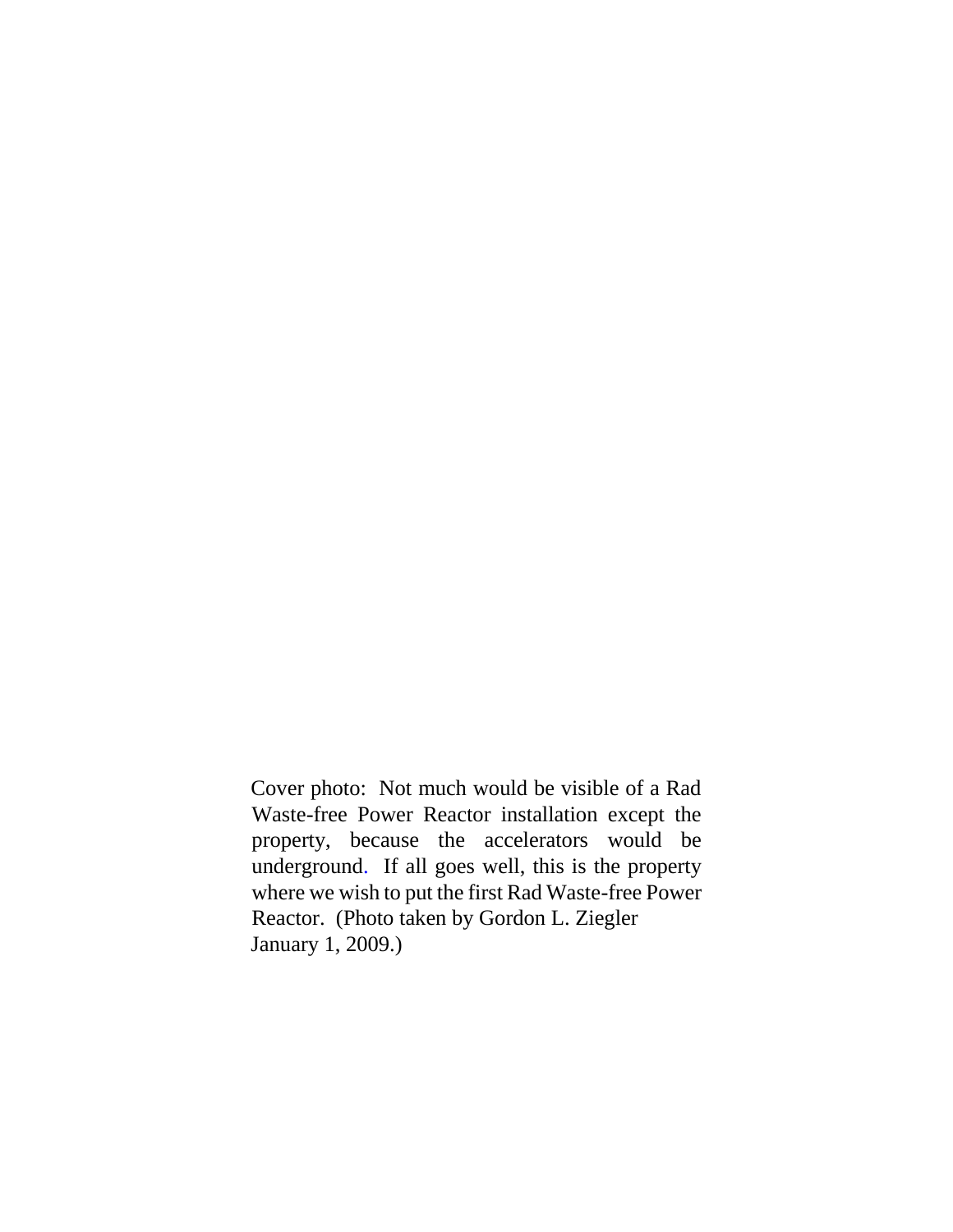# Rad Waste-free Power Reactor

by Gordon L. Ziegler Electrino Energy

# Rad Waste-free Power Reactor

© 2007 Gordon L. Ziegler © 2008 Gordon L. Ziegler © 2009 Gordon L. Ziegler © 2010 Gordon L. Ziegler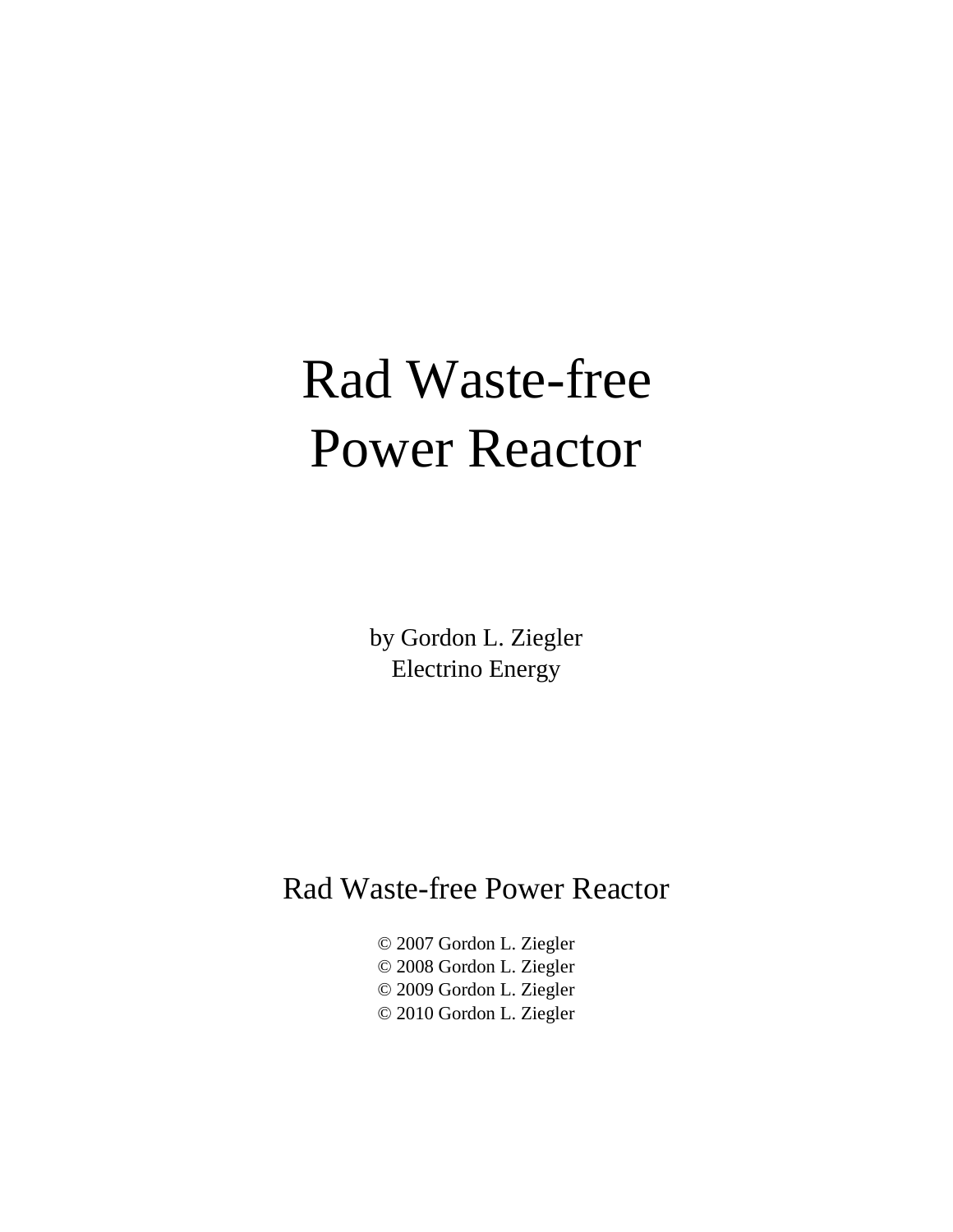Last revised April 29, 2010

Permission is granted to quote from this book, to freely share its electronic files, and even print and sell paper copies of this book, provided the text is not changed.

> Author: Gordon L. Ziegler dba Electrino Energy P.O. Box 1162 Olympia, WA 98507-1162 USA ben\_ent100@msn.com

#### 2 PREFACE

The world desperately needs a new inexpensive reliable safe energy source—an energy source that can eliminate our dependence on foreign oil. The energy source described in this little book is just such a new energy source. The author has found the secrets of unlocking the  $E = mc^2$  energy in any matter. Reactor fuel need not be Uranium, Plutonium, or Hydrogen. It could be sand, water, air, garbage, toxic chemicals, or high level radioactive wastes—just to get rid of them. A little bit of fuel goes an extremely long way.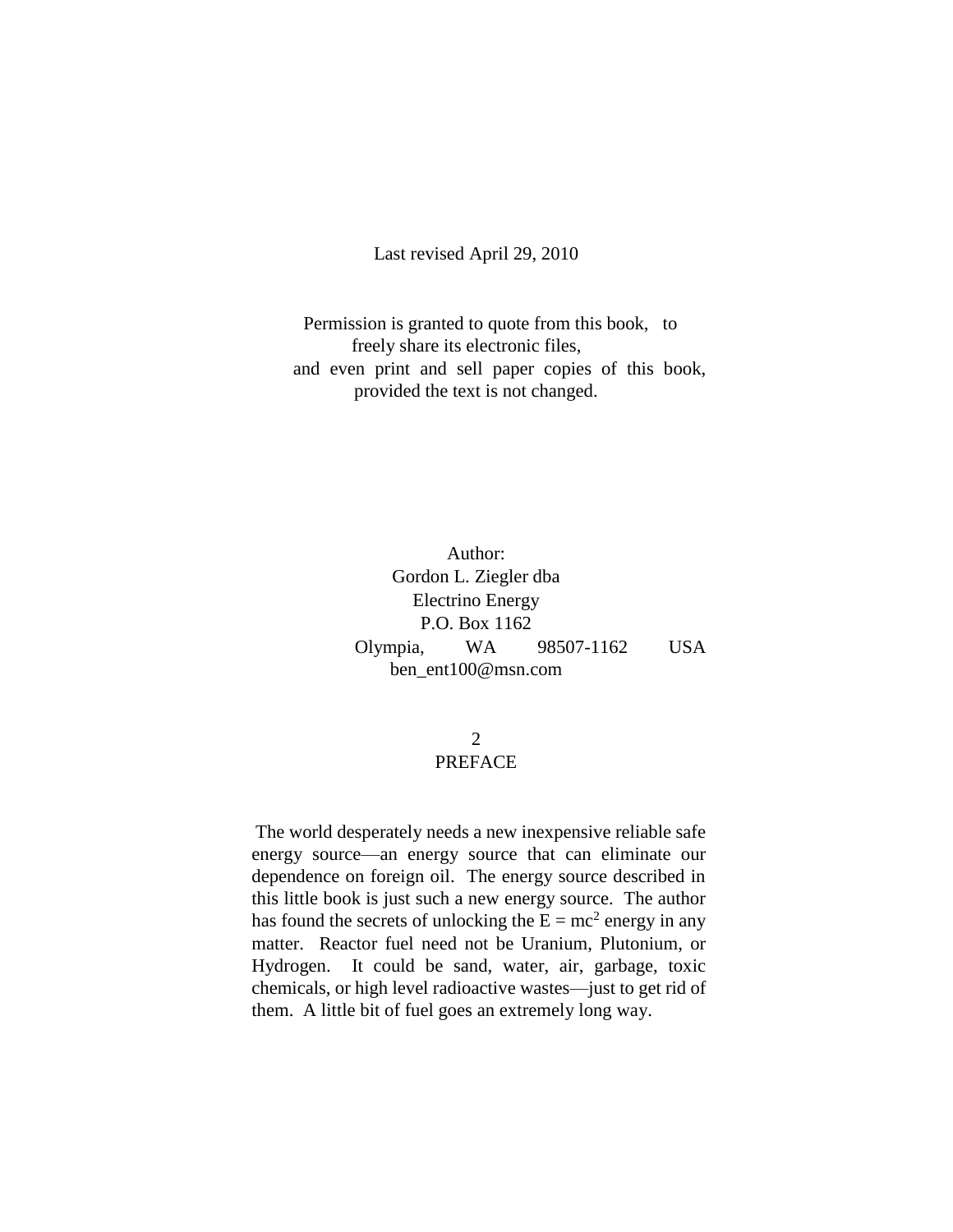The type of reactor that can do all these things is the Electrino Fusion Power Reactor. Electrinos are a better fit in particle physics than quarks, and more symmetric. Electrinos have the interesting property that they can fuse to become new particles—but each time they do so, they switch from matter to antimatter, or vice versa. We take advantage of this phenomenon to annihilate any matter to obtain energy for electricity generation.

Some of the discoveries in this book are as old as 1983. Some came in 1995. Others came in 2004. The discovery, however, that made the EFP Reactor efficient enough to be self-sustaining and viable did not come until October 2007. The principle reactions, however, were not understood until July, 2008. Thus the EFP Reactor is a new discovery. The EFP Reactor, however, is not a single source of energy. Two kinds of energy sources are required in EFP Reactors.

One type of energy produced is entropy energy for electricity production. The other type of energy produced with the reactor is positive order energy. This type of energy is necessary to make the accelerators 100% efficient and keep the irradiated electric panels from degrading with the strong radiation. This miracle working type of energy

#### 4 RAD WASTE-FREE POWER

also reverses aging, disease, and decay processes in people, animals, vegetation, minerals, and nucleons. A machine called Refresher 1 would produce the field that would do all these things by reversing the order to disorder arrow in the second law of thermodynamics in a controllable large area. The EFP reactor, if it is to be efficient enough to operate, must be placed within the active field of the Refresher 1. The theory of operation, specifications, costs, and impacts of Refresher 1 are described separately in the little book, *Refresher 1 Manual*. The specific theory of operation,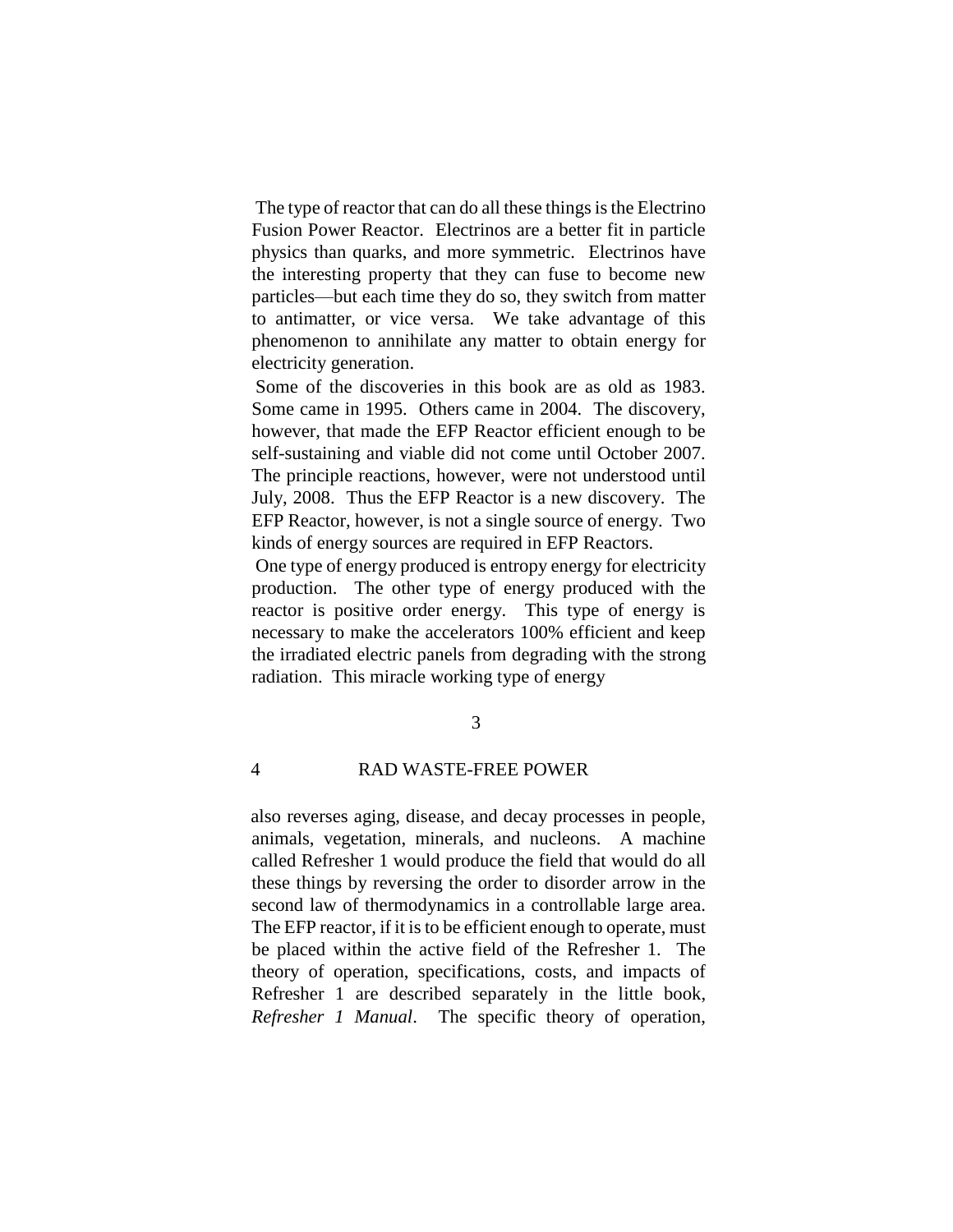description, specification, costs, and impacts of the EFP Reactor are described in this little book.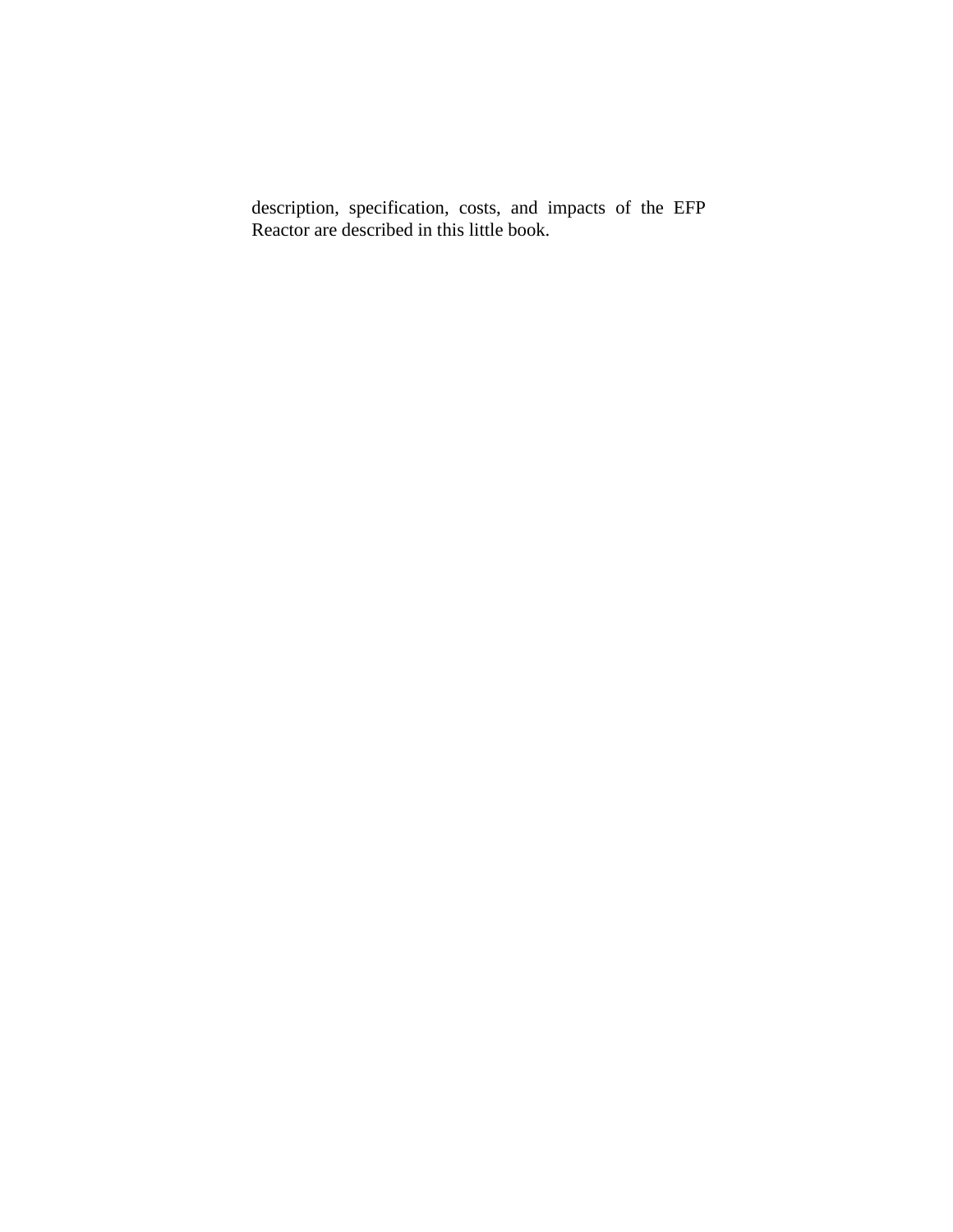# **CONTENTS**

| <b>Chapter</b> |                         | Page |
|----------------|-------------------------|------|
|                |                         |      |
|                |                         |      |
|                |                         |      |
|                |                         |      |
|                | 4. Anticipated Results/ |      |
|                |                         |      |
|                |                         |      |
|                |                         |      |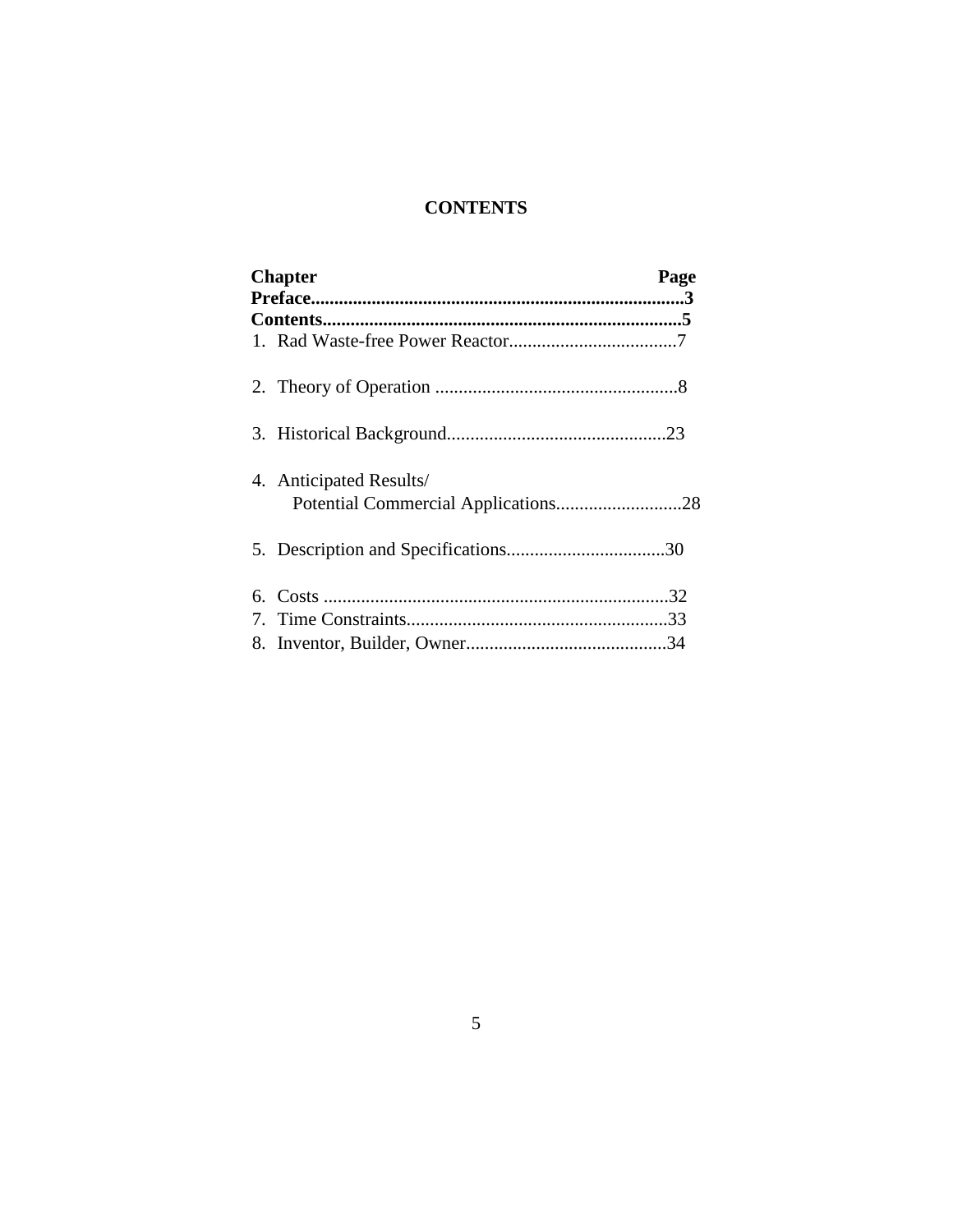#### RAD WASTE-FREE REACTOR

#### 1. The Need of a Radioactive Waste-free Reactor

Nuclear reactors do not give off carbon gases, and so could help fight global warming. But they have such nasty, dangerous radioactive wastes, which stay active and dangerous for centuries. The nuclear reactors themselves are dangerous, susceptible to terror, earthquake, and other hazards.

The need is great for a new kind of reactor that doesn't have radioactive wastes. In this book is theorized just such a reactor. If only there were no radioactive wastes, we could put up with lower power from the reactor. But pound for pound of fuel, the new reactor is actually 1000 times more powerful and fuel efficient. And if only there were no radioactive wastes, we could afford to have the new reactor cost more than the standard nuclear reactors. But in actuality, the new style reactor would cost sixty seven times less than a standard nuclear reactor for comparable or more electricity output.

What kind of reactor is it that has no radioactive wastes, has 1000 times the fuel efficiency, and less than one sixty seventh the costs, that doesn't need Uranium or Plutonium or Hydrogen for fuel? The next chapter gives the theory behind such a reactor.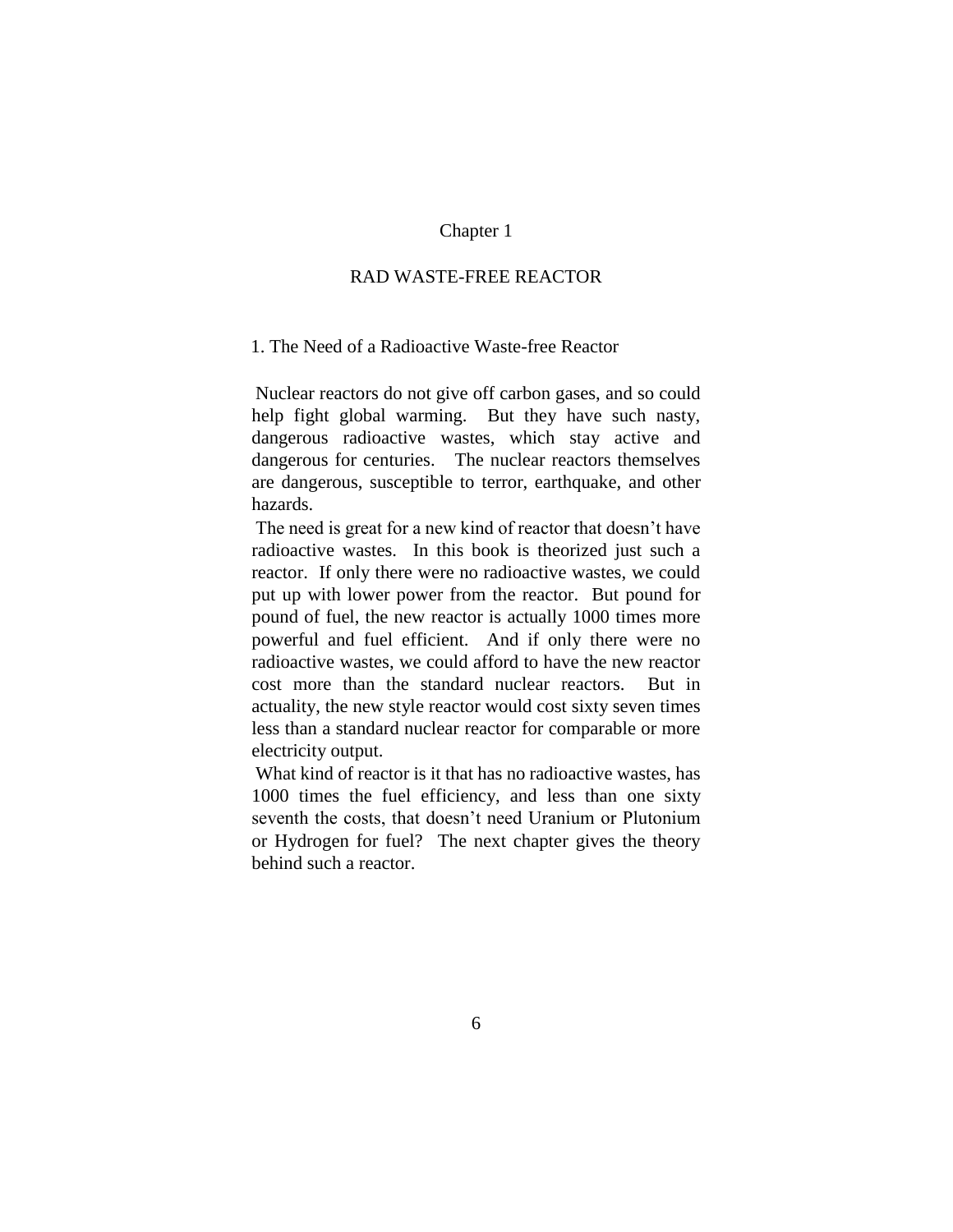#### Theory of Operation

1. Introduction

The technical name for the Rad Waste-free Reactor is the Electrino Fusion Power Reactor (EFP Reactor).

Electrino is the author's name for tiny electric particles that compose all light, matter, and gravitons in the author's new Grand Unification Theory (GUT). The main difference between the Standard Model and the new GUT is that fracton charges in the GUT come in  $\pm$  e,  $\pm$  e/2,  $\pm$  e/4, and  $\pm$  e/8; whereas fracton charges in the Standard Model come in  $\pm$  $2e/3$  and  $\pm e/3$ . The change in fracton charges did not lead to untenable particle structures. The author induced the structures of every known particle according to the scheme in the GUT. They all worked out all right. And whereas it takes 61 elementary particles to build known light and matter in the Standard Model, it takes only one according to the GUT. The GUT has deeper levels of symmetry and lower orbits. This chapter develops the features of the radioactive waste-free EFP Reactor using the new GUT.

#### 2. Elementary Particle Fusion

In the new GUT (which, by the way, is called Electrino Fusion Model of Elementary Particles), the particles are held together by symmetrical orbits, not glued together by gluons. The quarks, with  $\pm$  2e/3 and  $\pm$  e/3 fracton charges, do not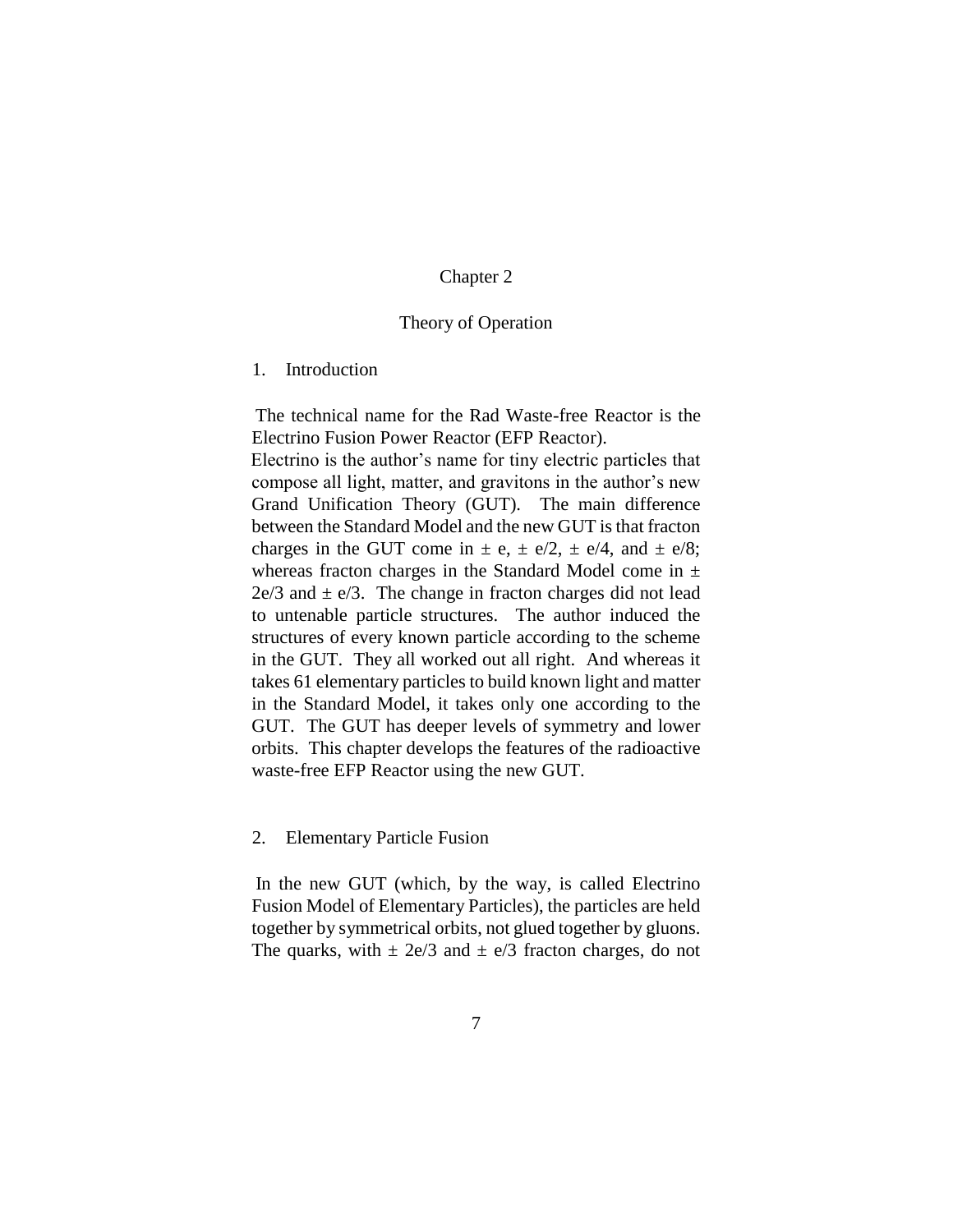lend themselves to stable, symmetrical orbits, but the electrinos, with  $\pm e$ ,  $\pm e/2$ ,  $\pm e/4$ , and  $\pm e/8$  fracton charges, do. In the model, photons are composed of heavy positive and negative whole charges orbiting about each other, and traveling together at the speed of light; electrons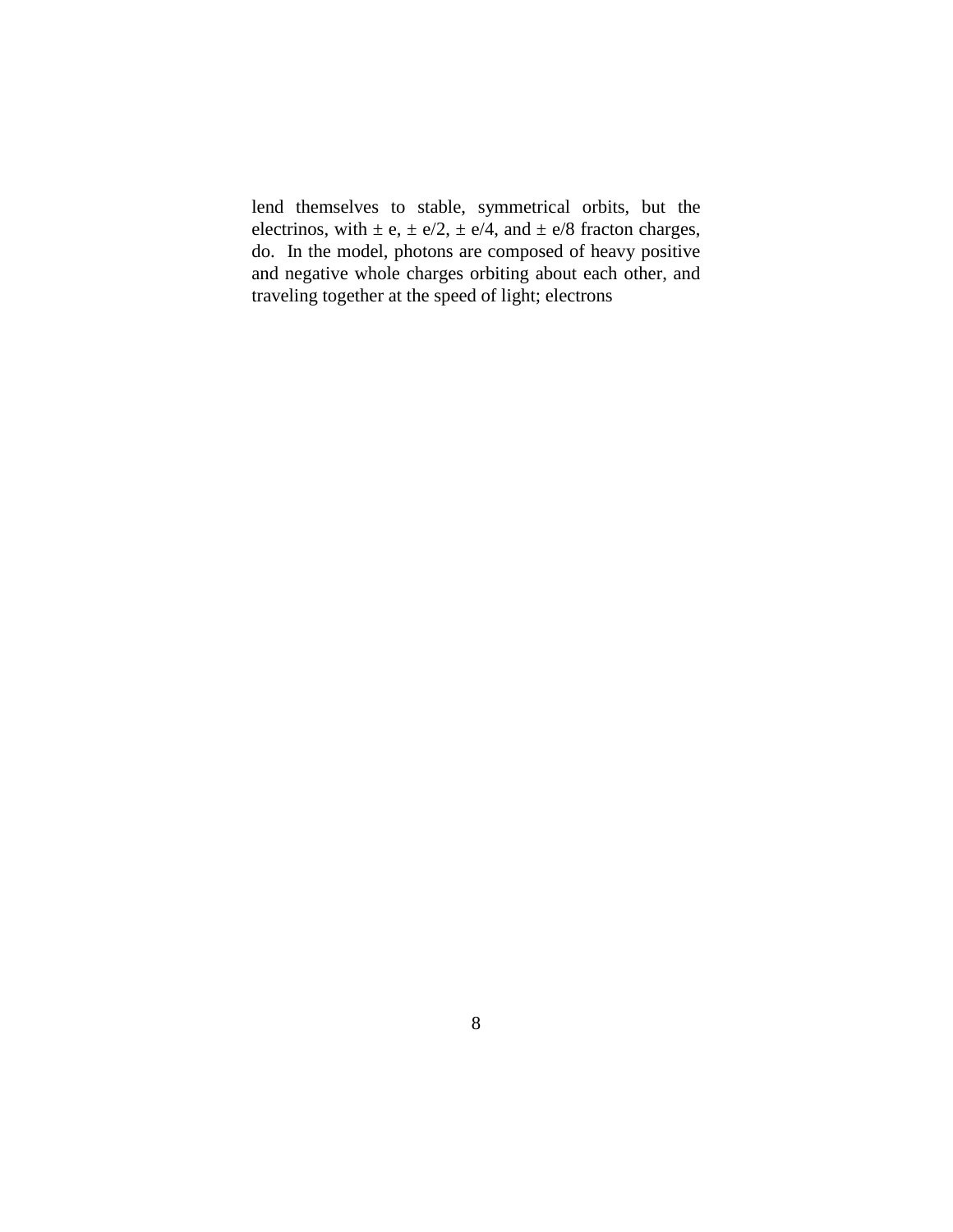#### Chapter 2 Theory of Operation 9

are made up of like light half charges orbiting about each other; and pions are made up of two orbiting pairs of like light fourth charges orbiting about each other. Notice the symmetry. Notice the orbits. Notice the space between the particles. Notice the individuality of the particles—bound only by the speed of light barrier and orbital mechanics.

It is important to notice the velocities of the particles and their behaviors at those velocities. All fractons (called electrinos in the model) travel either just slightly faster than the speed of light, or significantly faster than the speed of light. The point is, they all travel faster than the speed of light. For the light ones, this affects their radii—making them imaginary. This affects their force. Whereas slow likecharges repel, faster than c like-charges attract. This affects the potential energy of particles. This makes deep potential wells at the top of potential hills for the potential energy of charged particles. This affects the perceived mass-energy of the particles—positive instead of negative. Faster than c like-charges attract. Negatively charged like half charges traveling just faster than c orbit around each other forming electrons. If the electrons never collide with any other electrons—at least not with sufficient energies—the half particle inertias in them cause the half charges to orbit always opposite each other—never approaching each other. But if electrons collide with each other with over 938 MeV each, four half charges come near to each other. The four half charges are not all held opposite each other. They all attract each other. What will happen? One half charge from one electron will be attracted to one half charge from the other electron. Nothing will stop the half charges. They will travel until they contact each other. What happens then? They are like charged. They form a new particle with twice the half charge—in other words a whole charge. We could say the half charges fuse to a whole charge.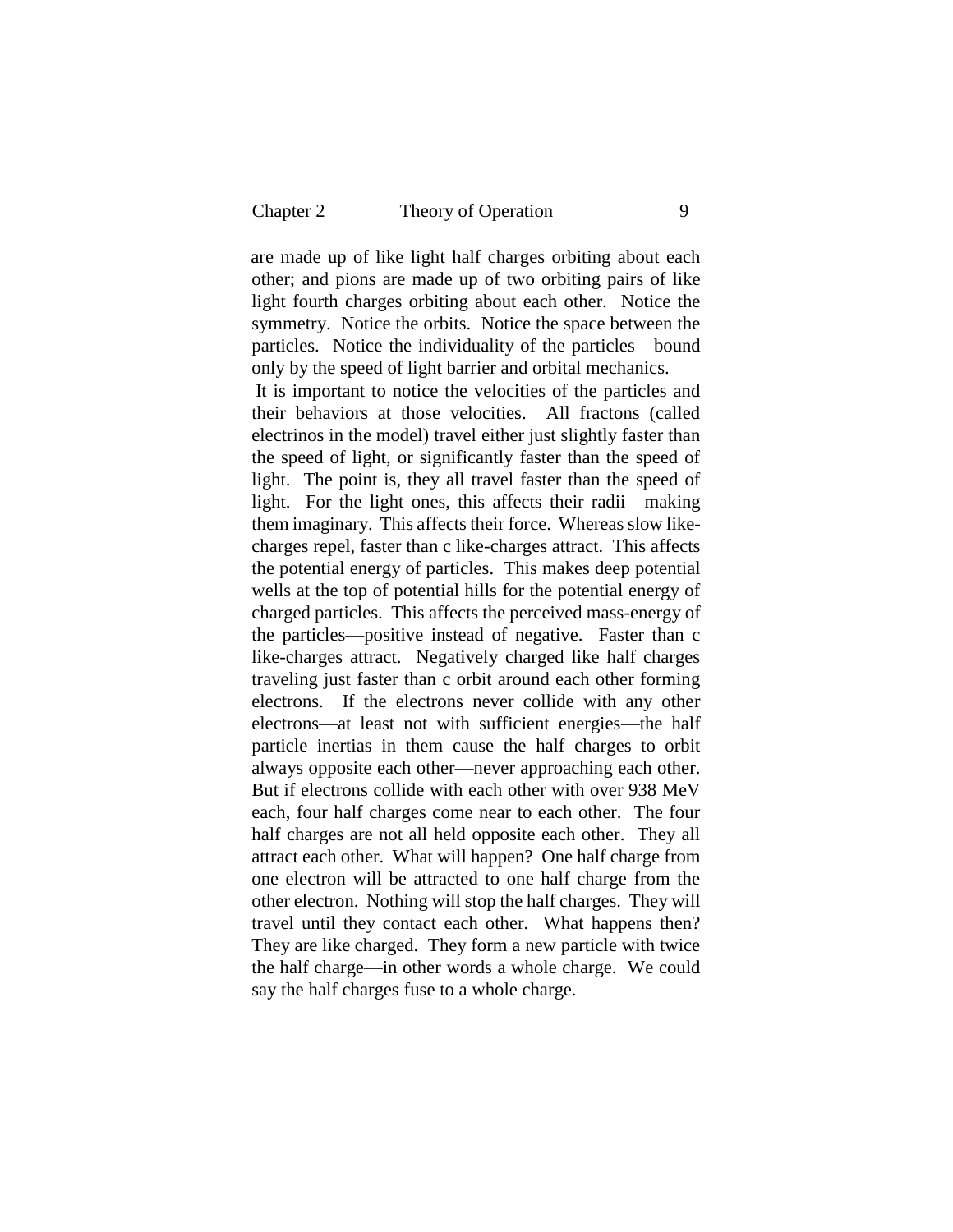#### 10 RAD WASTE-FREE POWER REACTOR

When high energy electrons collide, not only do two half charges from opposite electrons fuse, the other two half charges on the opposite side fuse. We have four half charges from two electrons fusing to two whole charges. What then?

It is profitable at this juncture to assign fracton or electrino structures to simple particles. Pions are composed of four positive fourth charges in the manner already explained in the abstract. Electrons are made of two light weight negative half charges. Neutrons are constructed of a heavy positive whole particle orbited by an electron. If the constituents of pions were fused to the constituents of electrons, it would be to positive electrons—positrons— antimatter. If the subparticles of negative electrons were fused to the heavy whole core particles of neutrons, it would be to negative neutrons antimatter. If we started with the opposite charges of above, the particles would fuse to matter instead of antimatter. Every time there is a fusion of electrinos, there is a switch from matter to antimatter or visa versa.

What would happen to the negative half charges in electrons fused to whole particles above? The half charges would be negatively charged matter. The whole charges would be negatively charged core particles of antimatter— antiprotons and anti-neutrons. The anti-core-particles would scavenge from the graviton sea the remaining portions of anti-protons and anti-neutrons. The resultant anti-protons and anti-neutrons would drift into local protons and neutrons and annihilate them, giving off gamma rays, which could be converted into electricity. This is the foundation of the science of the radioactive waste-free EFP Reactor. The electricity comes from processed gamma rays, which come from the annihilation of protons and anti-protons and neutrons and anti-neutrons, which come from anti-protons and anti-neutrons, which come from negative heavy whole core particles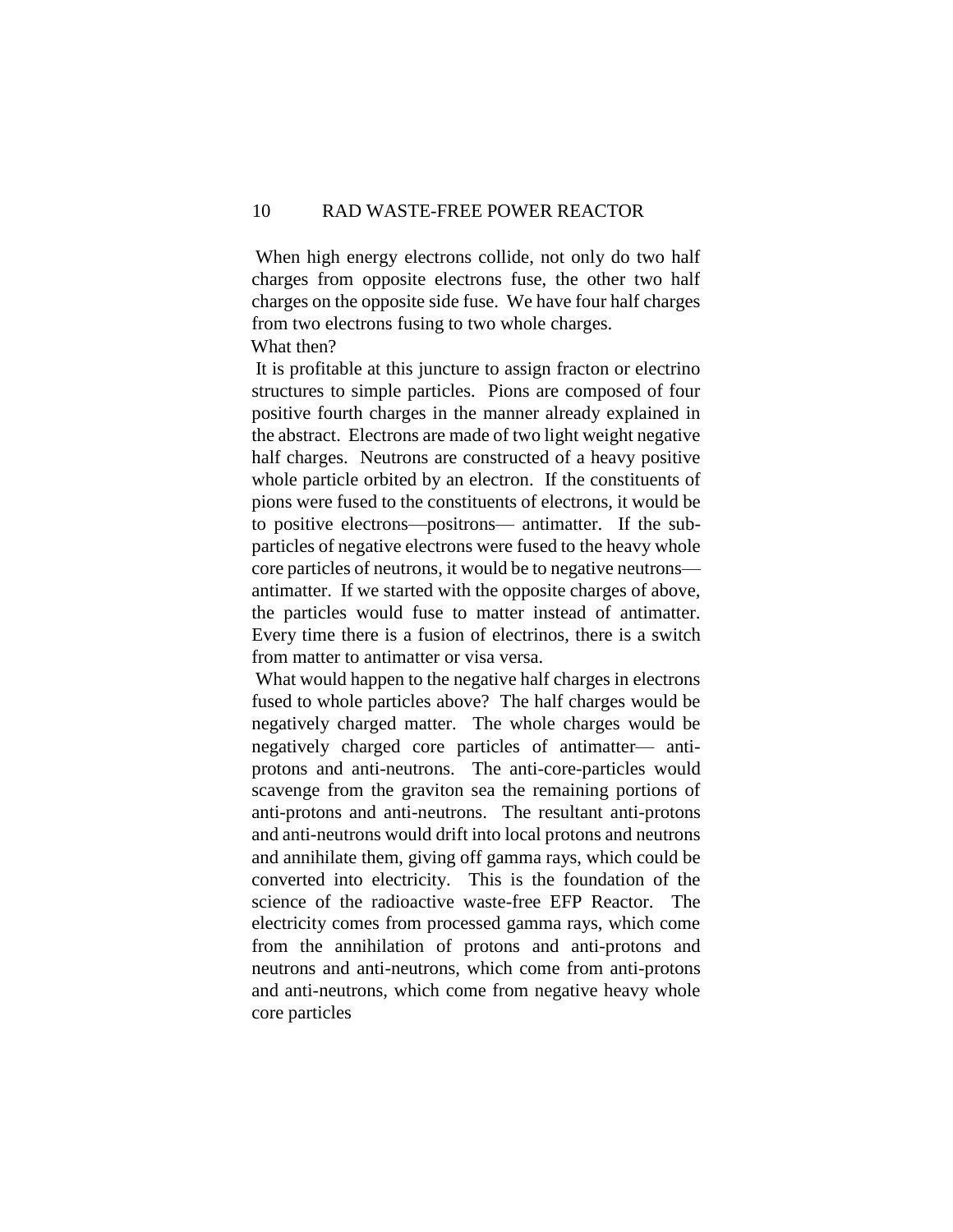(antimatter), which come from the fusion of half particles in electrons, which come from the collision electrons above 938 MeV each electron, with like spins in the center of mass frame.

#### 3. Efficiencies

Before electrons can have fusion of their half particles, they must be accelerated to at least the masses of protons— 938.27231  $\pm$  0.00028 MeV [1]—roughly at least 939 MeV. That is a necessary energy investment into the process. When the particles fuse, there follows an annihilation of both a proton and an anti-proton or a neutron and an antineutron. Nearly twice as much energy in gamma rays results as was invested in the acceleration of electrons. At first this sounds good. But then we realize we must be more than 50 per cent efficient over-all in order to be selfsustaining and be an energy source using this energy phenomenon. That is hard to achieve. State of the art accelerator efficiency in 1988 was itself only 50% [2]. While individual steam turbine efficiencies were as high as 96.1%, the world record steam turbine gross efficiency recently was 48.5% [3]. That is an overall efficiency for our process of less than 24.25%. And we need 50% to break even, let alone have a surplus to become a new power source!

#### 4. A Surprising Turn

The lack of necessary efficiency of the fusionannihilation reaction is discouraging. The author put this process on the back burner until he would receive greater light upon the subject. Things took a surprising turn. Through fusing the sub-particles of positive electrons—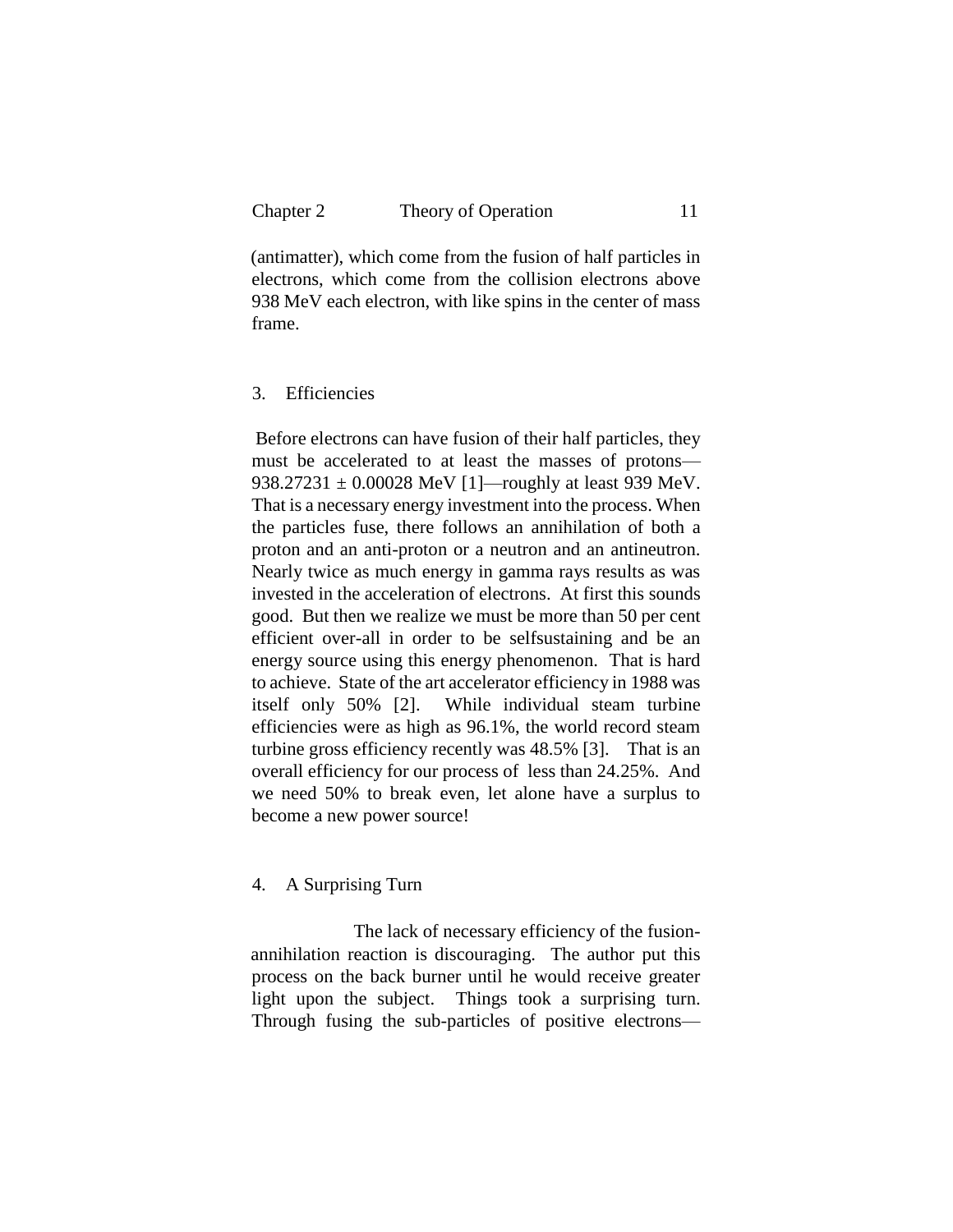#### 12 RAD WASTE-FREE POWER REACTOR

positrons—in theory, he learned how to reverse the order to disorder arrow in the second law of thermodynamics. That is huge! That is a way to reverse aging, disease, and decay processes—to make old people young again and back out all diseases from existence! Let us read what he first wrote about the process and the phenomenon.

 "The explanation that is usually given as to why we don't see broken cups gathering themselves together off the floor and jumping back onto the table is that it is forbidden by the second law of thermodynamics. This says that in any closed system disorder, or entropy, always increases with time. In other words, it is a form of Murphy's law: Things always tend to go wrong! An intact cup on the table is a state of high order, but a broken cup on the floor is a disordered state. One can go readily from the cup on the table in the past to the broken cup on the floor in the future, but not the other way round.

"The increase of disorder or entropy with time is one example of what is called an arrow of time, something that distinguishes the past from the future, giving a direction to time." [4]

#### 5. Electrino Model and 2nd Law

The natural tendency of leptons in beta decay is that the parent lepton combines with one or more gravitons to produce more particles. In all natural reactions, the order energy of the resultant particles is less than or equal to the order energy of the original particles.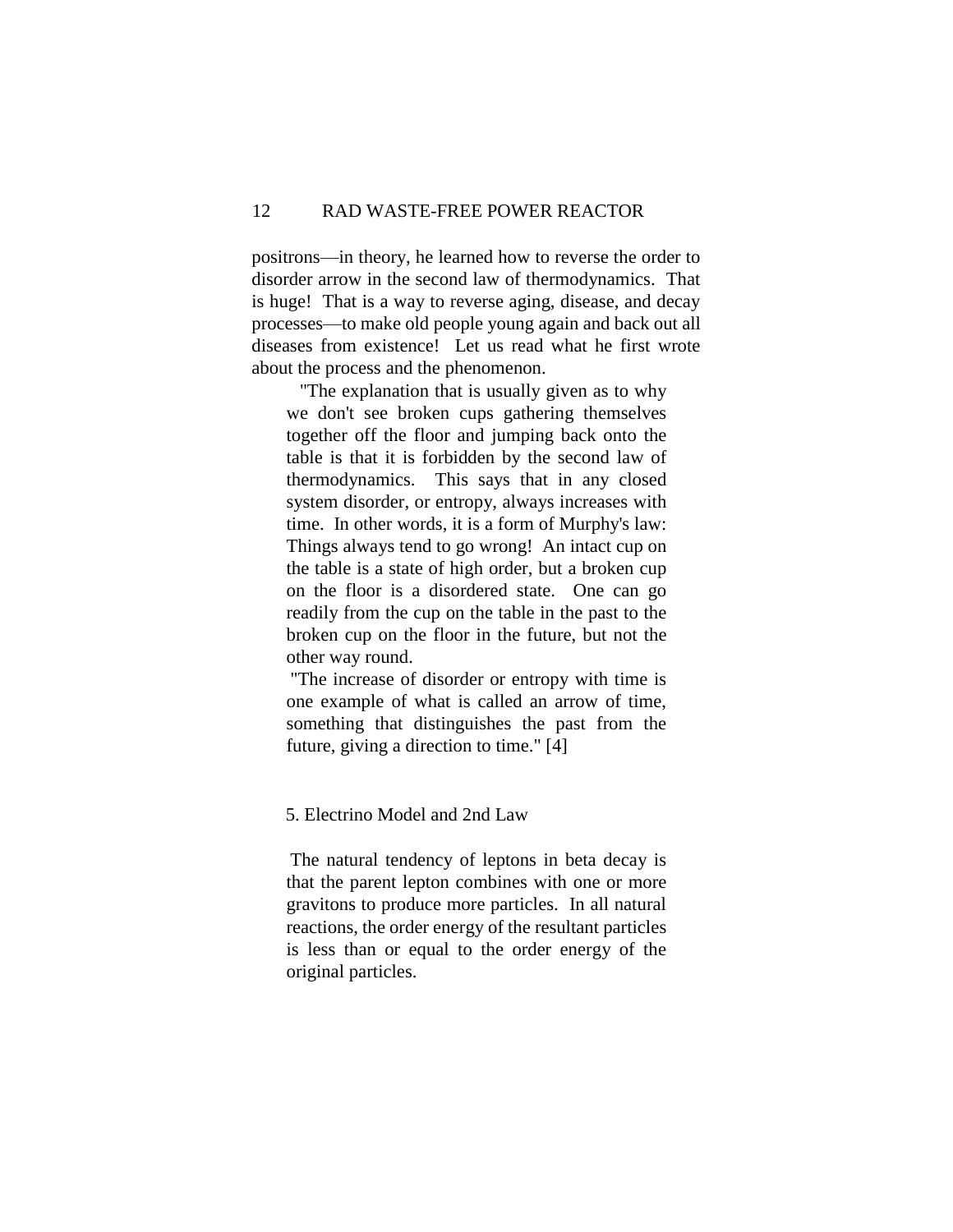#### Chapter 2 Theory of Operation 13

1. Negative Energies. Let us consider antimatter more carefully. "In the Dirac theory also, *the permissible energy values for a free particle range from*  $+mc^2$  *to*  $+ \square$  *and from*  $-mc^2$  *to*  $- \square$ . The first of these results is of course just what we expect for a free particle—that its total energy can have any value greater than its rest energy. But the second result is quite puzzling, since it implies the existence of states of *negative total energy.*" [5] Anderson in 1932 discovered positrons in cosmic radiation. These were regarded as Dirac's negative energy particles. "The first two solutions of the Dirac equation . . . clearly describe a free electron of energy E and momentum **p**. The two negative energy electron solutions . . . are to be associated with the antiparticle, the positron." [6]

However, in the annihilation it is not  $(+mc^2) + ($  $mc<sup>2</sup>$ ) = 0, but  $2mc<sup>2</sup>$  is the result of annihilation. [7] There is something strange going on with the minus signs in these equations. The calculations are inconsistent.

Maybe there are two kinds of energy considered. One we can call entropy energy ES. In the annihilation reaction,  $\Box + mc^2 \Box + \Box - mc^2 \Box = 2mc^2$ . Entropy energy is the higher value. The other energy is order energy  $E_0$ . In order energy the same reaction is  $(+mc^2) + (-mc^2) = 0$ .

Let us consider entropy energy and order energy for particle decay schemes. There are a few decay schemes where no negative order energy (antimatter) is introduced in the right hand side of the decay schemes. In those few instances, the final order energy is equal to the initial order energy (when kinetic energy is taken into account). But in most cases, a trace of negative order energy (anti-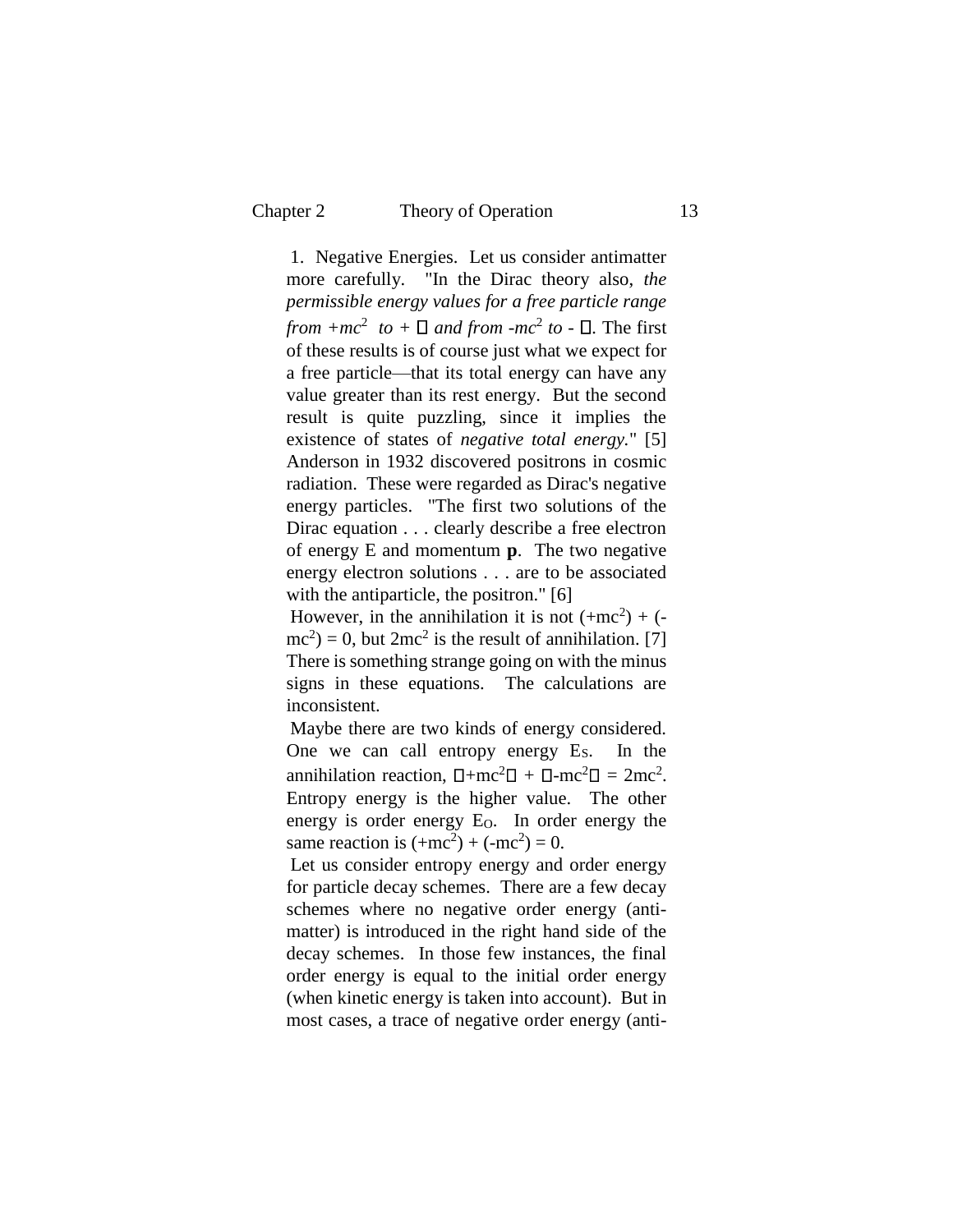#### 14 RAD WASTE-FREE POWER REACTOR

matter) is introduced into the right side of the decay schemes. There is nothing on the left hand sides of the decay schemes to correspond to this addition of a trace of negative order energy on the right sides of the decay schemes. Therefore, total order energy is less on the right hand sides of the decay schemes than on the left hand sides (if only by a trace). A few decay schemes introduce a lot of antimatter (as K - ) on the right side of the decay scheme. The loss of order energy in the systems is greater in those cases. But in every case, for all natural processes, the order energy final is  $\Box$  the order energy initial, or

$$
\Box E_0 \Box 0. \tag{1}
$$

Let us check the order energy for electron electrino fusion reactions. Electrons made energetic by acceleration (as heavy as protons) fuse and form anti-protons. Matter is converted to anti-matter. Entropy energy is conserved, but not so order energy. Order energy is reduced in the extreme from +938 MeV to -938 MeV or more for each electron fused (two electrons are fused in each reaction). The order-disorder arrow for electron electrino fusion points in the usual direction. The system does obey the second law of thermodynamics.

2. Reversing the Order to Disorder Arrow. What would happen if we fused the electrino constituents of positrons instead of the electrino constituents of electrons? Entropy energy E<sub>s</sub> would again be conserved. Entropy would be increased. However,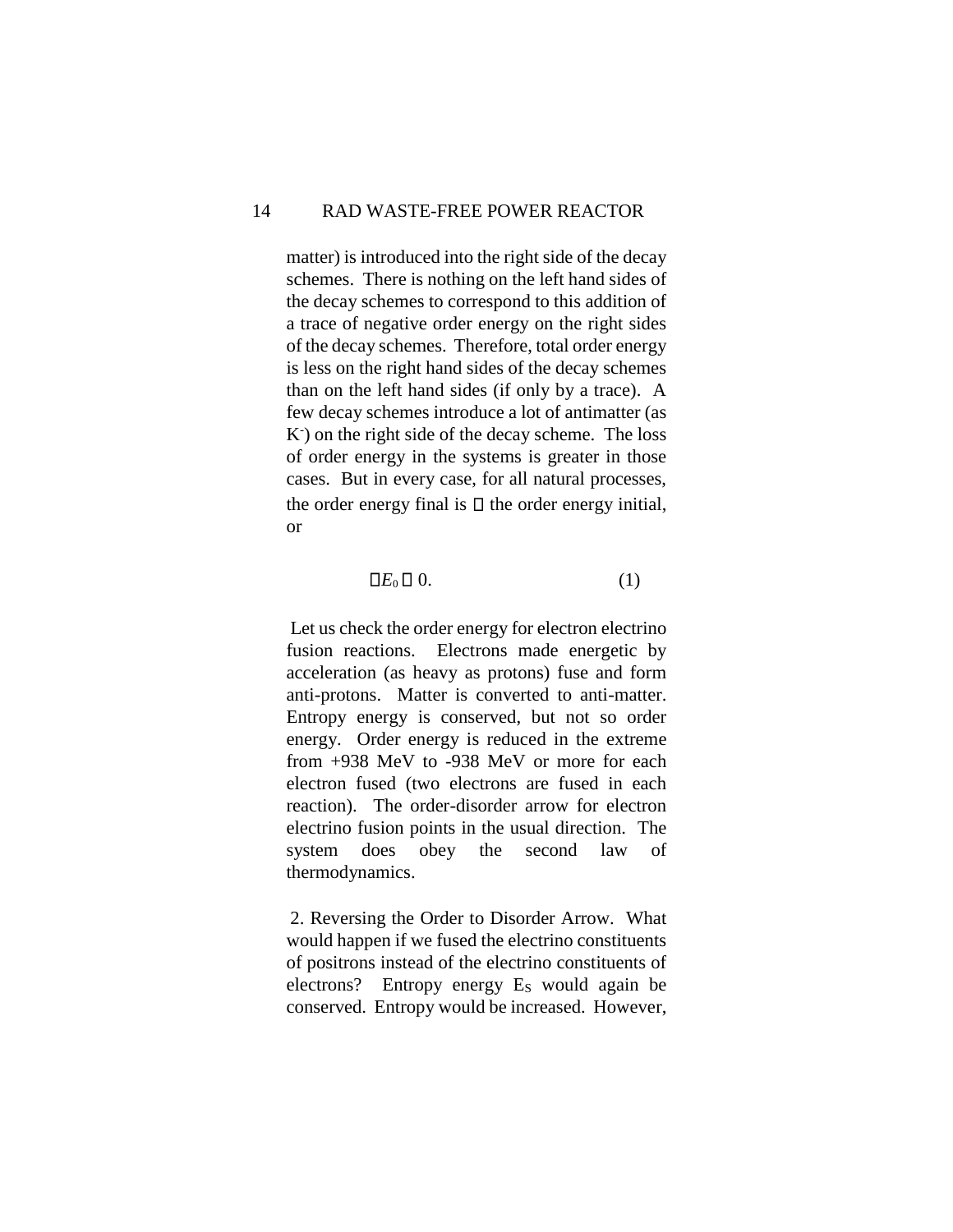#### Chapter 2 Theory of Operation 15

order energy  $E_0$  would go from  $-2 \times 938$  MeV to  $+2 \times 938$  MeV—from disorder to order. The order to disorder arrow would be reversed. This would be a reaction that would be prohibited by the second law of thermodynamics—unless the strong gravitational force that fuses the anti-semions would be stronger than the second law of thermodynamics (which otherwise governs weak interactions). The stronger of the strong gravitational force and the second law of thermodynamics should be determined by experiment. More rides on that one experiment than perhaps on any one other experiment in this generation. If it is found that strong gravity is stronger than the second law of thermodynamics, then order can be restored at first in a small area, then for the whole earth.

Here we see that the entropy arrow of time and the order to disorder arrow of time are separate and distinct, and are not one and the same thing. While all the reactions the author has studied increase entropy, the fusion of positron antisemions reverse the order to disorder arrow, making more order out of the disorder.

Positron constituent electrino fusion might not only take the electrinos from disorder to order. It could make other physical processes in a local area go from disorder to order. The positron fusion not only violates the second law of thermodynamics, it reverses the order to disorder arrow of that law in a local area, making other processes in that area reverse. Let us consider that process more to see how it might be regulated. We guess the desired relationships for reversing the order to disorder arrow in the second law of thermodynamics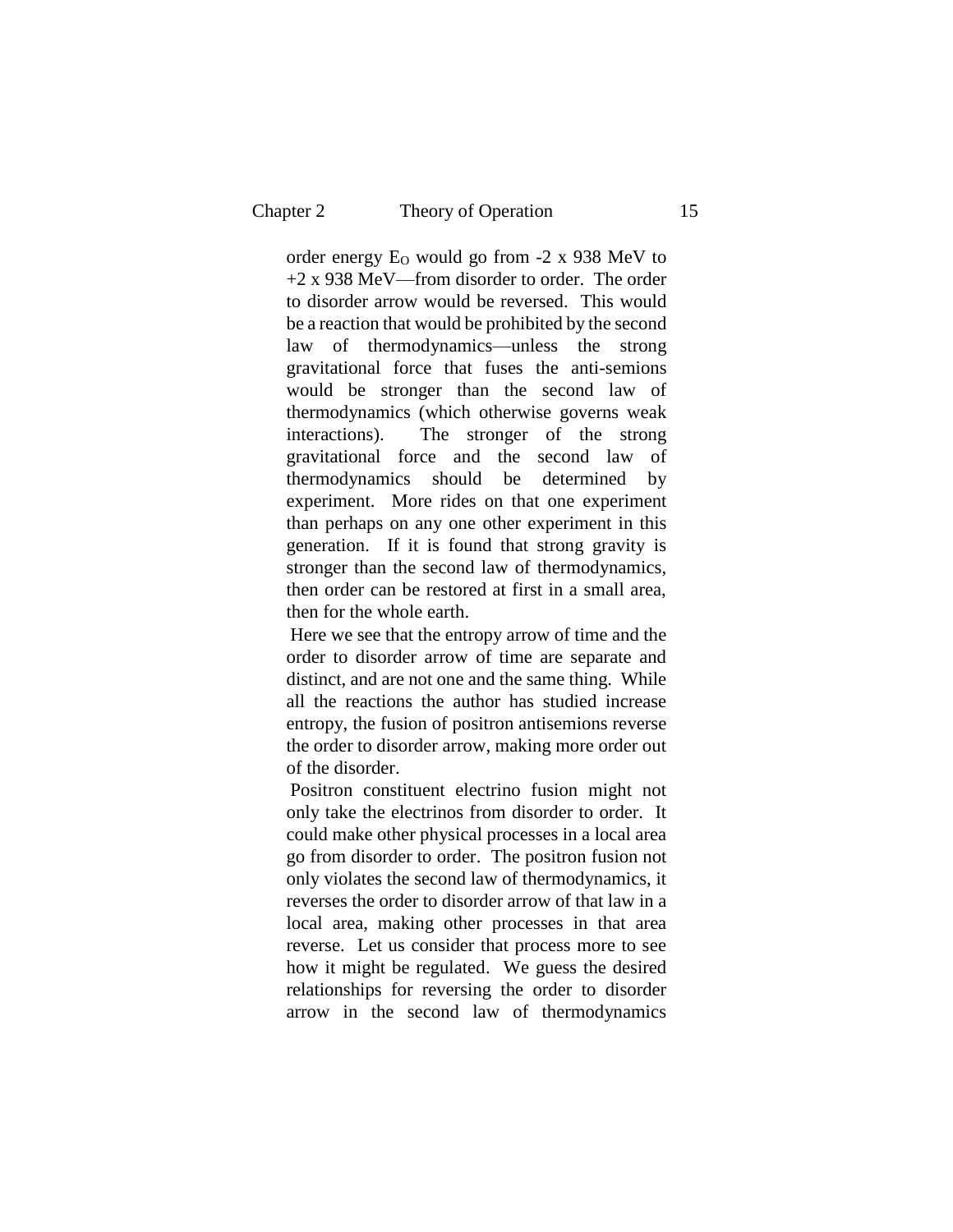#### 16 RAD WASTE-FREE POWER REACTOR

through dimensional analysis. We want to solve for r, the maximum radius in which the reversed law would be effective. There is a way we can obtain a length from combinations of our variables and constants. That way is in the right hand side of Eq. (2). The whole expression is the thermodynamic relation we are seeking. The thermodynamic relation is:

$$
(\Box E_o)_t \Box \ 0 \ where \ r \ \Box \ \underline{\hspace{2cm}} (\Box E^{o})_1 c \ , \qquad \qquad (2)
$$

where  $E_0$  is the order energy–the positive or negative energy in the pair production of particles;  $\Delta E_0$  is the change in the order energy, where  $(\Delta E_0)_t$ is the change in the total order energy of the system, and where  $(\Delta E_0)_1$  is the change in the order energy for a single source reaction—for a positron fusion reaction it is approximately 2 x  $10^9$  eV/collision x 1.6 x 10<sup>-19</sup> joules/eV = 3.2 x 10<sup>-10</sup> joules/collision; c is the speed of light— approximately  $3.0 \times 10^8$ m/s; we shall solve for the effected radius r; i is the beam current in each beam in Coulombs per second (we will solve for  $10^{-11}$ ); k is the ratio of particle energy to particle charge. This energy per charge is the accelerated energy of the particle (roughly 1 x  $10^9$  ev times 1.6 x  $10^{-19}$  joules/ev = 1.6 x  $10^{-10}$ joules) divided by the charge of each positron  $(q =$ 1.6 x  $10^{-19}$  coulombs), which equals  $10^9$  joules per coulomb. The collision efficiency eff is not needed in this equation, because the result is not in particles, but is already in collisions.

Incredibly, the lower the current, the bigger the radius of the affected area. And the greater the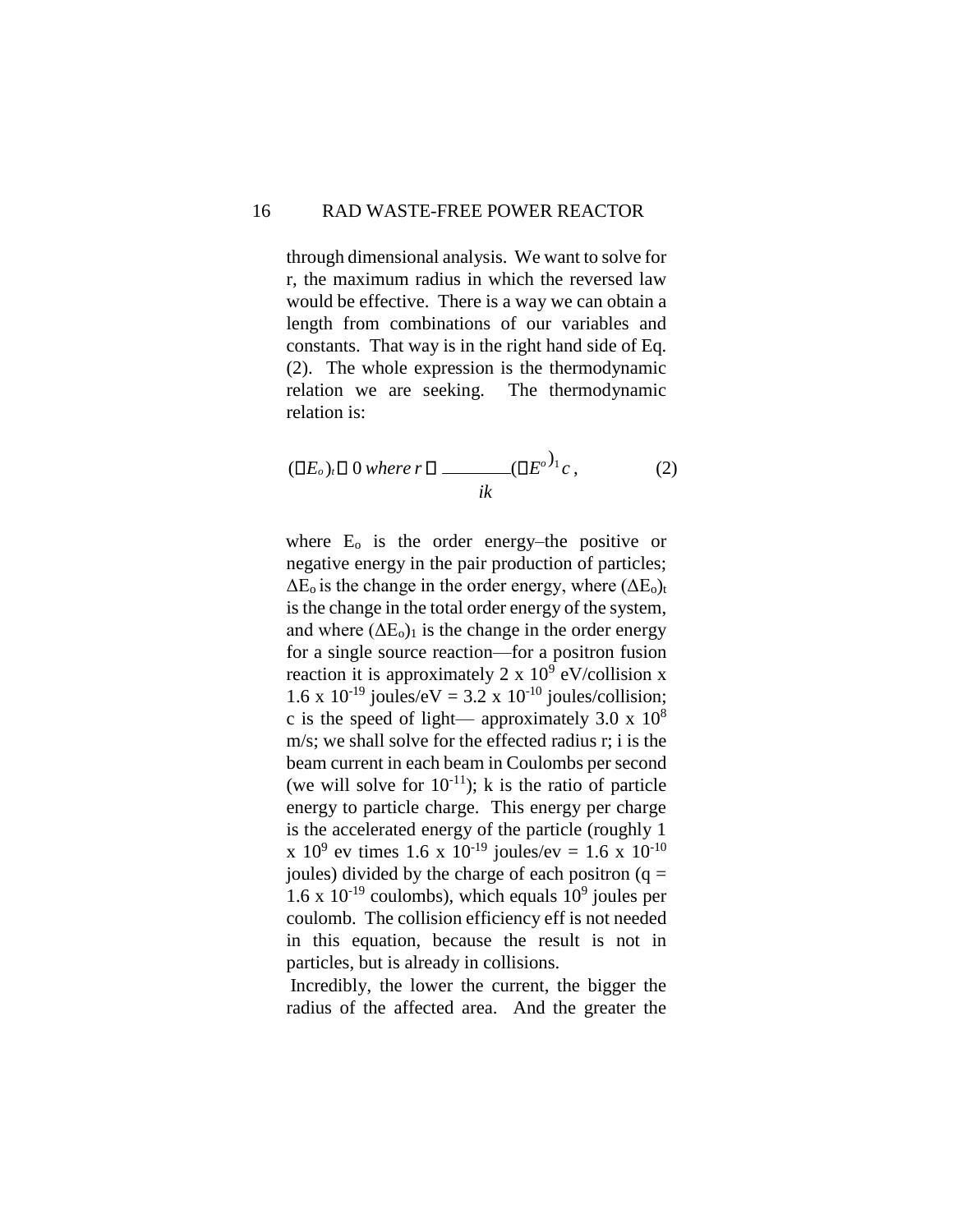current, the smaller the radius of the effected area. With  $10^{-11}$  A beam currents, the effected radius r solves for 9.6 meters—roughly 10 meters, which describes a small area—less than a tenth of an acre. To get an idea of the positron beam currents needed to reverse the order to disorder arrow of the second law of thermodynamics in what size of affected radius, see Table 1 below.

| For an area the size of r |                 | beam current    |
|---------------------------|-----------------|-----------------|
|                           |                 |                 |
| House                     | 10 <sub>m</sub> | $10 \text{ pA}$ |
| four football fields      | $100 \text{ m}$ | 1 <sub>pA</sub> |
| community                 | 1 km            | 100 fA          |
| city                      | $10 \text{ km}$ | 10 fA           |
| <b>Israel</b>             | 160 km          | 0.6fA           |
| U.S.                      | 2,400 km        | $0.04$ fA       |
| World                     | 13,000 km       | $0.008$ fA      |
| Sun                       | 1.7E11 m        | 6E-22 A         |

Table 1. Beam currents versus affected radius for reversal of the order to disorder arrow of the second law of thermodynamics.

Remarkably enough, the affected area of second law reversal calculates to increase with the reduction of positron beam current. Area control is merely a matter of timed gating of the positrons in the positron-positron collider. [8]

#### 6. Rate of Reversed Aging

 The author will now calculate the rate at which reverse aging will occur in the calculable radius of the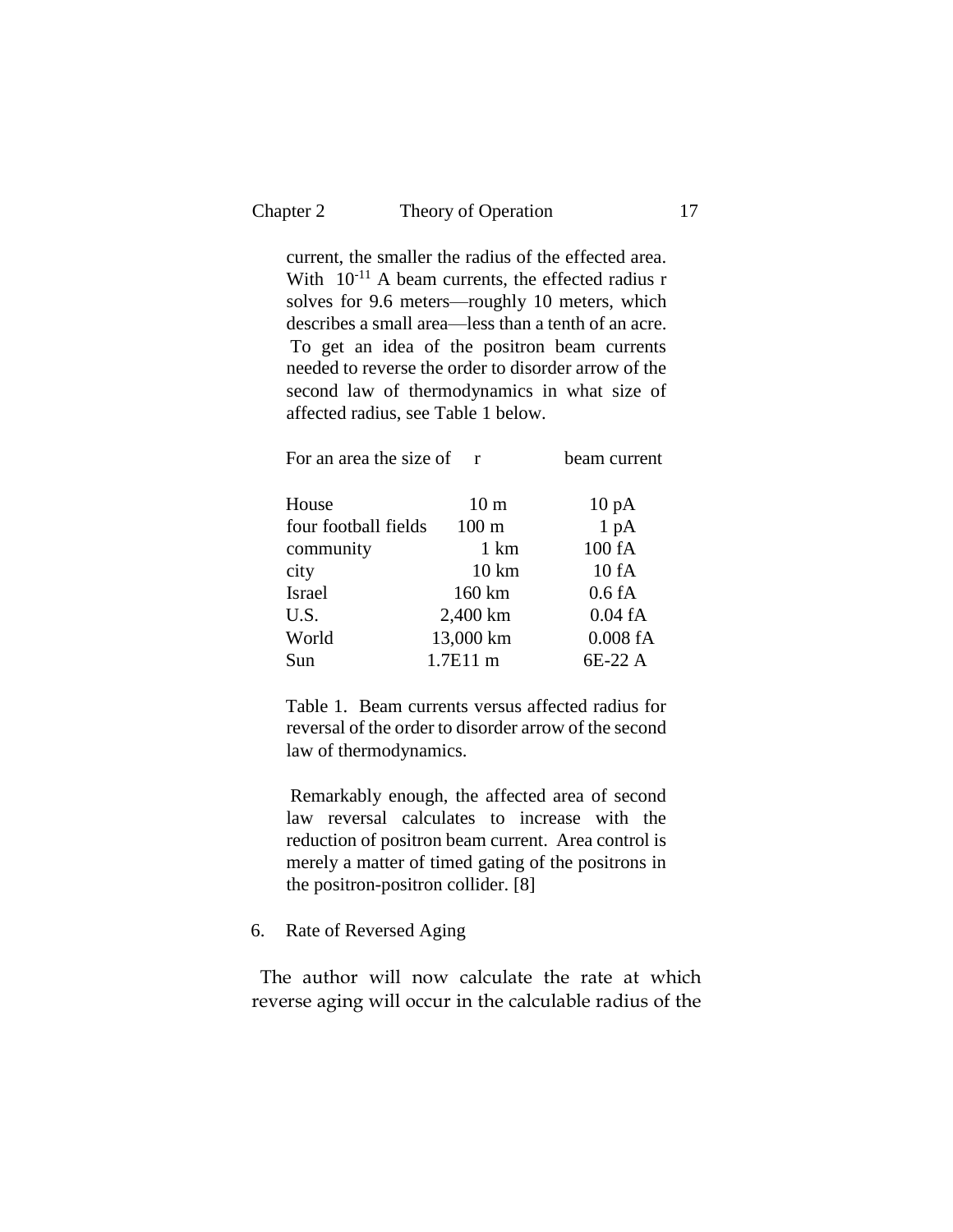active Refresher: The beginning energy of the host particles (positrons) from which the fusion process takes place is  $2m_ec^2$  per individual reaction. The ending energy of the host particles (protons) to which the fusion process tends is  $2m_pc^2$  per individual

 $E_p \Box 2m c_p^2$  reaction.  $\Box$  2  $\Box$ 1836. This is a unit less  $\overline{\Box^{E}}_{e^{\Box}}\overline{\Box^{2}m}$   $c_{e^{\Diamond}}$ expression from the available energy terms. What we  $\prod t_r$ 

seek is another unit less expression \_\_\_\_\_\_, where t is  $\prod t$ 

the normal time during which a person or object ages, and  $t_r$  is the reverse time (negative) during which a person or object un-ages. The quotient is the relative rate of un-aging compared to aging. This also is a unit less quotient. What use of particle fusion parameters can yield such a unit less quotient? What terms are available to derive such a unit less quotient?

What about the first terms and unit less quotient? If

*t <sup>r</sup>*we equate them, we

have 1836. Reverse time *t* would be negative and 1836 times as fast as forward aging time. Forward aging of 100 years would be unaged in 19.89 days. Forward aging of 1 year would be un-aged in approximately 4.77 hours of machine time.

7. Miracle Working Power of the Refresher 1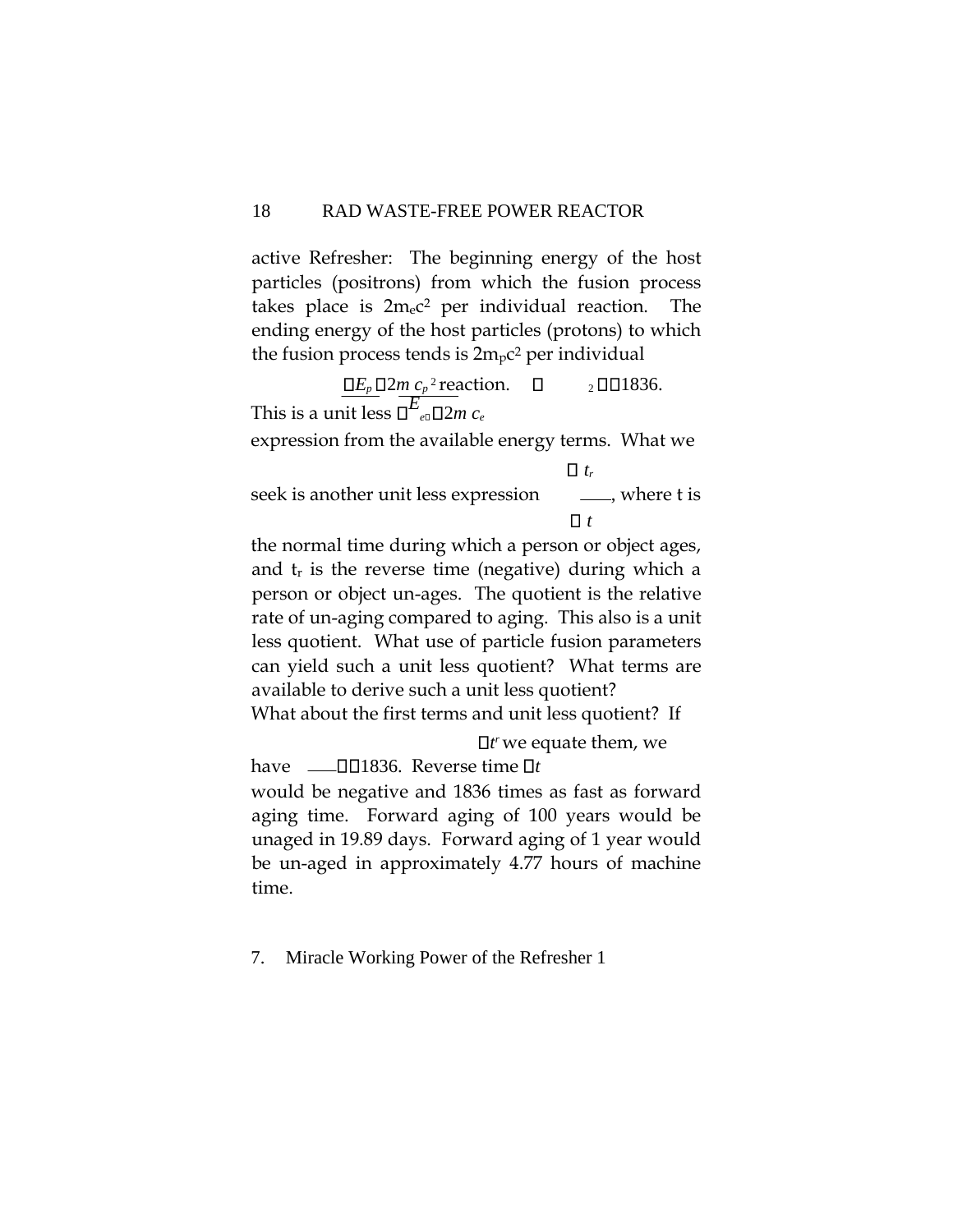| Chapter 2 | Theory of Operation | 19 |
|-----------|---------------------|----|
|-----------|---------------------|----|

The theoretical discovery of the order to disorder arrow in the second law of thermodynamics reverser (Refresher 1 for short) was a surprising turn, and engrossed the author for several years. By simply reversing the natural arrows between ordered events, many miraculous results were found to take place in theory. What does it mean that the order to disorder arrow in the second law of thermodynamics is reversed? Events naturally come in order indicated by the arrows:

Healthy young adult→aging→wrinkles→aging→cancer→death→ cremation→scattering ashes

Reversing the order to disorder arrow in the second law of thermodynamics means all the arrows between the ordered events are turned around. The old and diseased become young and healthy. The clock is not really reversed. Adults do not become children again and disappear to extinction. The system just tends to maximum order, which is at young adulthood. Children still grow up to maximum order at young adulthood.

Many similar reversals can occur in the animal kingdom and the environment. The author imagined many marvelous things, but virtually forgot about the EFP Reactor.

#### 8. EFP Reactor in the Field of the Refresher 1

Finally the thought came, "What would occur if the EFP Reactor were in the field of a Refresher? The concepts of the effects assembled slowly. The accelerator electronics would not have resistive heating in the field. As a result the accelerator would be room temperature superconductive.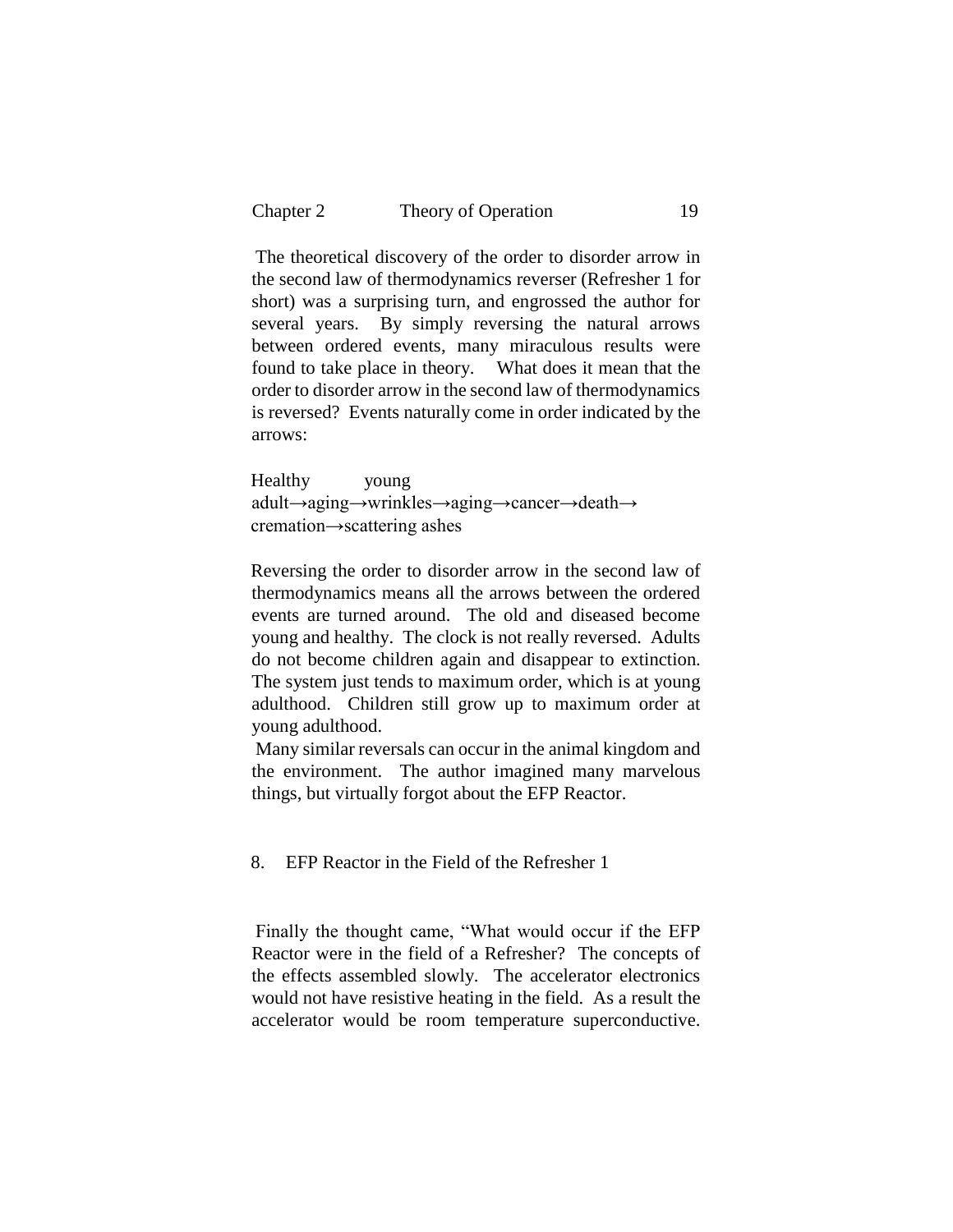#### 20 RAD WASTE-FREE POWER REACTOR

There would not be any need for cryogenic energy losses. The accelerator would be 100% efficient.

Reversing the order to disorder arrow in the second law of thermodynamics greatly affects all things with which we are familiar. But what would it do photovoltaic cells in a high energy gamma field? Outside the Refresher field, photovoltaic cells in the high energy gamma field would become damaged. They would become more and more damaged with time. This is a form of aging. What would happen if the aged photovoltaic cells were put in an order reversed Refresher field? The cells would un-age back to the original condition. What would happen if photovoltaic cells in an order reversing Refresher field were exposed to high level gamma radiation? They would not become damaged or aged. What would happen to the power that would ordinarily be absorbed in the aging process? Would it not be added to the power converted from radiation to electricity in the photovoltaic cells?

But what about the miscellaneous heating that would occur to photovoltaic cells in a high level radiation field outside an order reversing field of a Refresher? The heating process, though not necessarily damaging and aging, also occurs as an ordered process in the second law of thermodynamics. If the order to disorder reversed field of the Refresher were added, the photovoltaic cells would be cooled down. Heating would not occur in the field. What would happen to the power ordinarily lost to heating? Would not it be added to the power converted from radiation to electricity in the photovoltaic cells?

But what about the gamma photons that would not age the photovoltaic cells or heat them, but would pass through them without affecting them? What if the Refresher field were added, what would then take place? The next question can resolve this question. Is the shielding loss included in the order to disorder arrows in the reaction equations? Yes.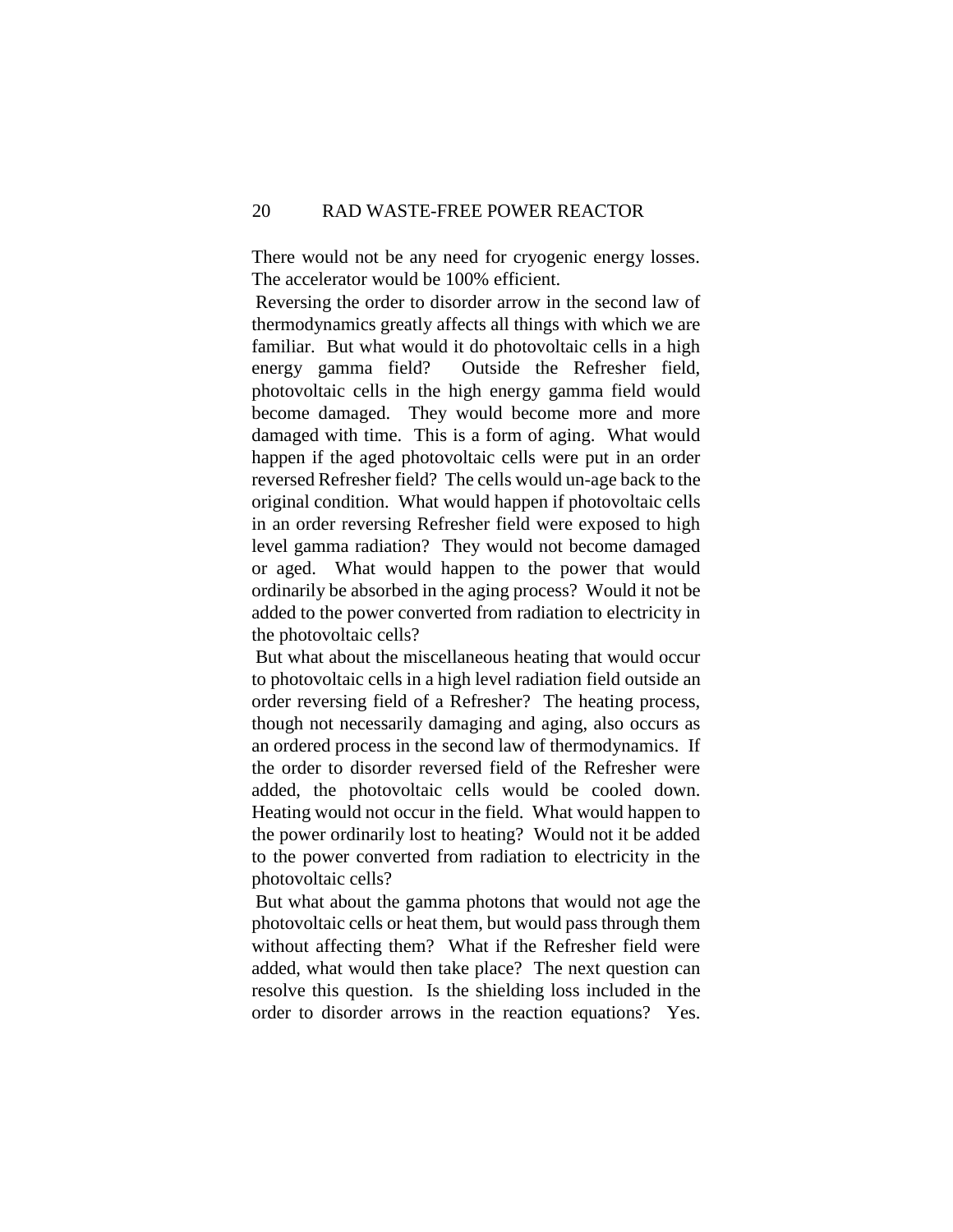Then with the addition of the Refresher field, the elusive photons would return or never penetrate the photovoltaic cells. What would happen to that power? Would not it be added to the power converted from radiation to electricity in the photovoltaic cells? This result is the hardest to take. We need experiment to settle this. If this paragraph were not true, we would expect it would take layers upon layers many feet of photovoltaic cells piled on top of each other to stop the gamma photons. But if this paragraph is true, then gamma rays as well as sunlight could be stopped by a single layer of photovoltaic cells in the order to disorder in the second law of thermodynamics reverser of the Refresher. In the reversed field, the photovoltaic cells should be 100% efficient.

An EFP Reactor must be built and operate in the field of a Refresher.

While an individual photovoltaic cell may be 100% efficient, it would not be possible to cover every spot around the reactor with photovoltaic cells. But it should be possible to achieve 60% to on the order of 100% efficiency—enough for the source to be self-sustaining and an energy source.

#### 9. What about Radioactive Wastes?

As we now experience the second law of thermodynamics,  $neutrons + products \rightarrow neutron activation products$ . Reverse that and activation products become deactivated and neutrons are given off. Another reaction involving neutrons:  $n \rightarrow p + e +$  anti  $v_e$ . Reverse that and neutrons are produced. In the field of the Refresher 1, neutrons appear stable. Also in the field, radioisotopes are all backed out of existence. As long as the Refresher 1 field is on, the EFP Reactor will be radioactive waste free.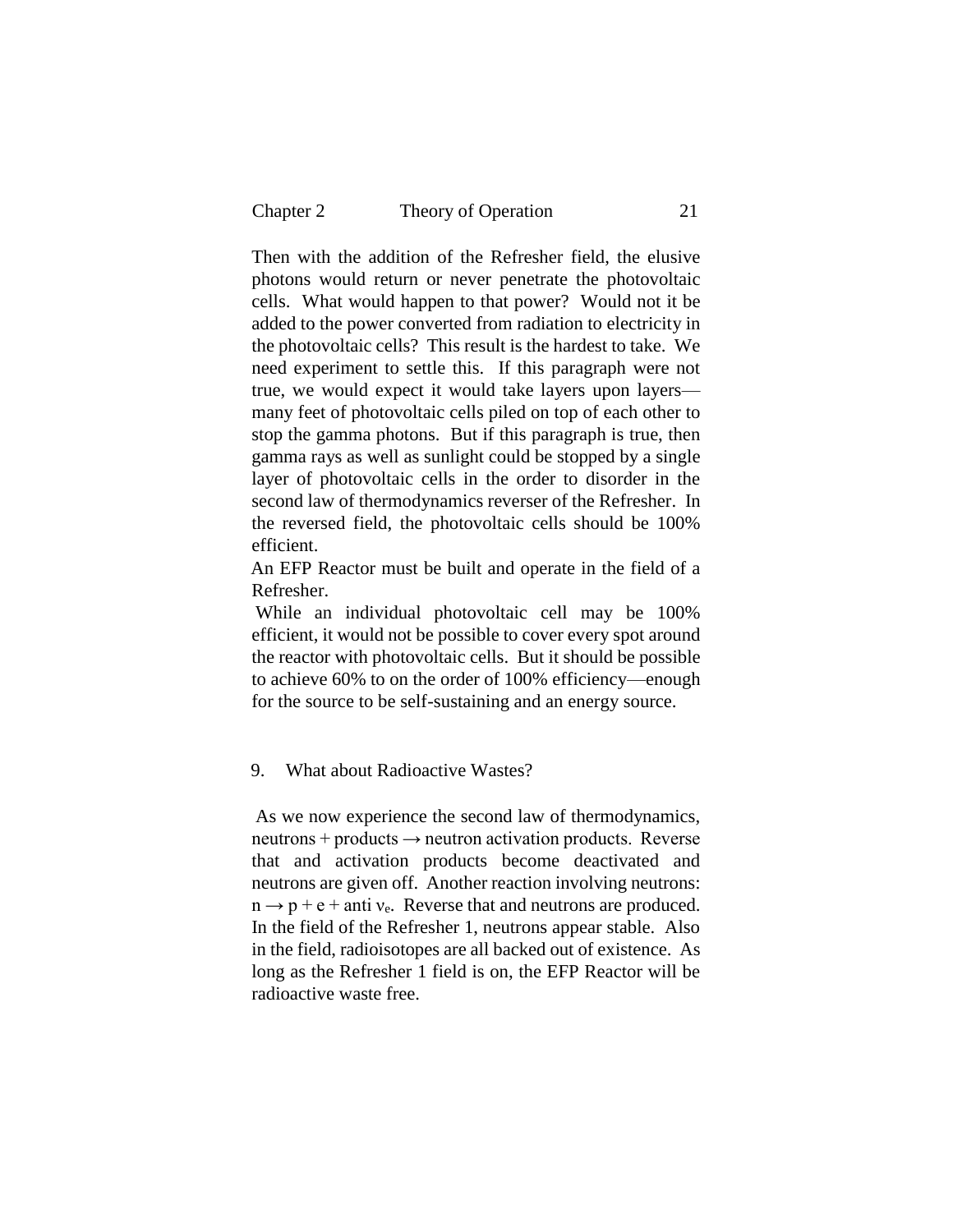#### 22 RAD WASTE-FREE POWER REACTOR

References

 $\overline{\phantom{a}}$  , where  $\overline{\phantom{a}}$ 

[1] SUMMARY TABLES OF PARTICLE PROPERTIES, January 1, 1998, Particle Data Group, as quoted by *CRC Handbook of Chemistry and Physics, 80th Edition* (Boca Raton: CRC Press, 1999), pp. **11**-1 to **11**-49.

- [2] SDI: technology, survivability, and software (Diane Publishing Co., May, 1988), p. 140, NTIS order #PB88236245.
- [3] Mathias Deckers, Steam Turbine Blading Technology for Siemens, Germany, "CFX AIDS DESIGN OF WORLD'S MOST EFFICIENT STEAM TURBINE," [http://www.ansys.com/assets/testimonials/siemens.pdf.](http://www.ansys.com/assets/testimonials/siemens.pdf)

[4] Stephen Hawking, *A Brief History of Time*--From the Big Bang to Black Holes (New York: Bantam Books, 1988), pp. 144, 145.

[5] Robert B. Leighton, *Principles of Modern Physics* (New York: McGraw-Hill Book Company, Inc, 1959), p. 665.

[6] Francis Halzen, Alan D. Martin, *Quarks and Leptons* (New York: John Wiley & Sons, 1984), p. 107.

[7] David S. Saxon, *Elementary Quantum Mechanics* (San Francisco: Holden-Day, 1968), p. 386.

[8] Gordon L. Ziegler, *Electrino Physics* (Lacey, Washington: Electrino Energy, 2010), Chapter 16, [http://www.benevolententerprises.org/.](http://www.benevolententerprises.org/)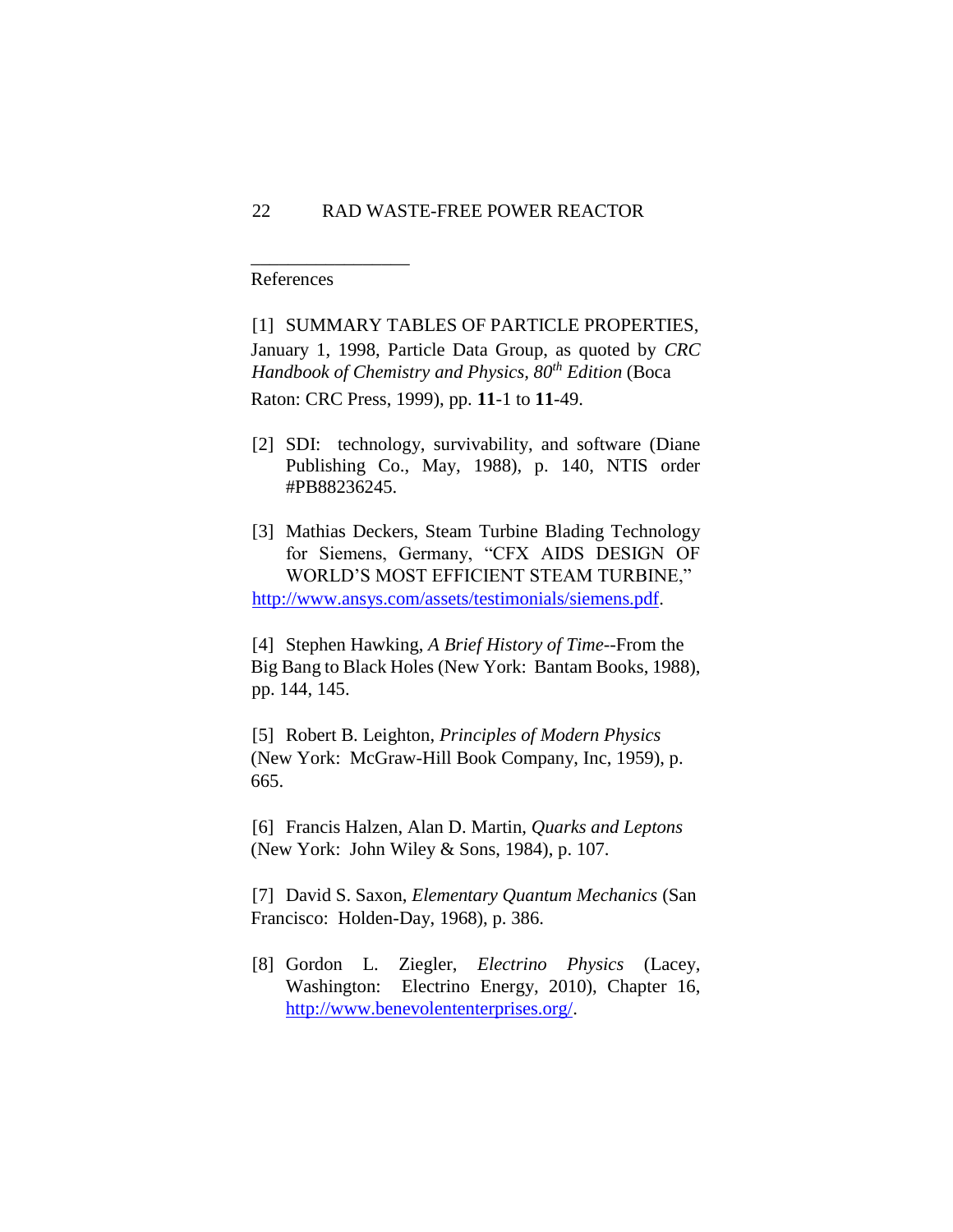Chapter 2 Theory of Operation 23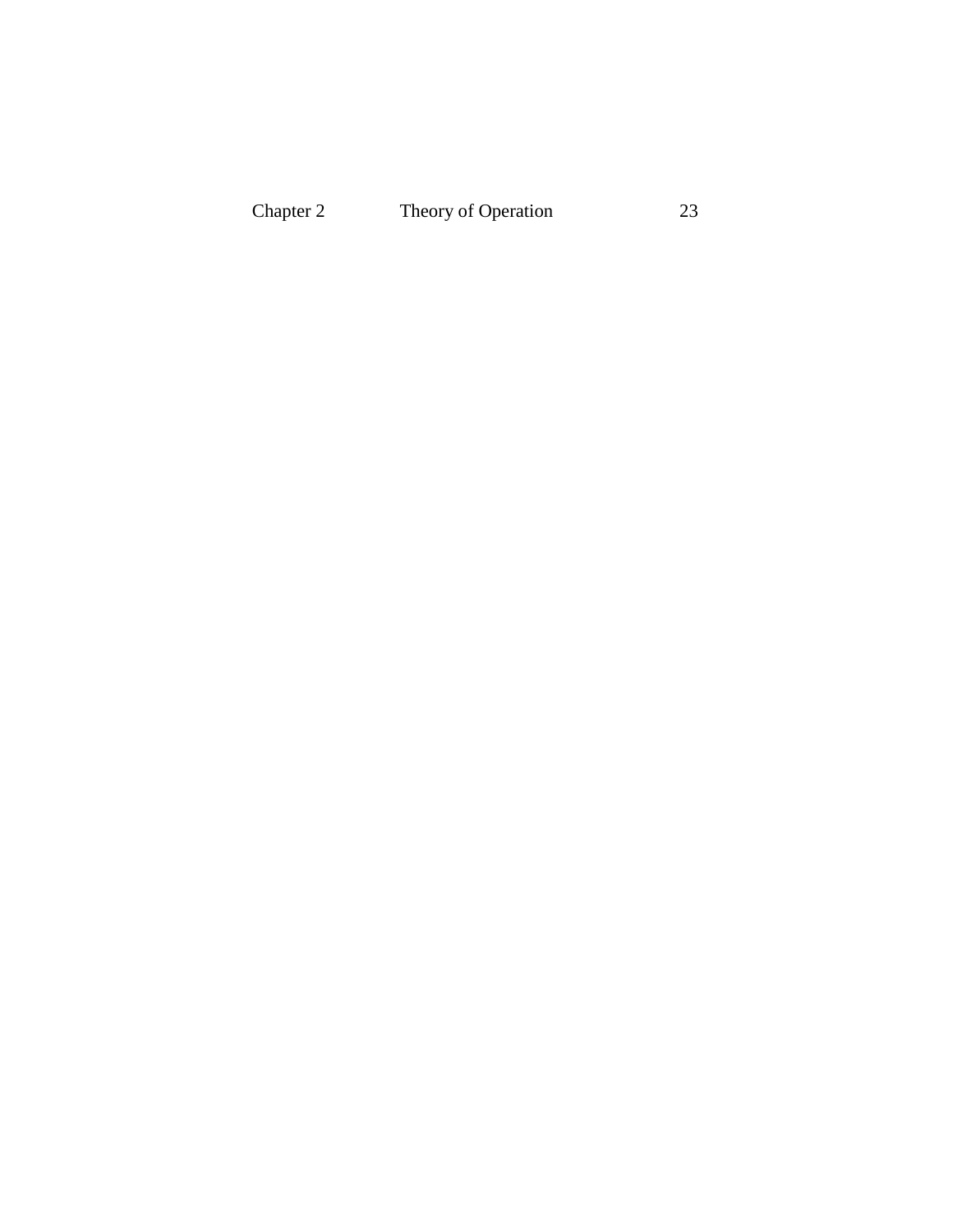# HISTORICAL BACKGROUND

| March 1964 | As high school physics student,<br>decide there is an aether after all<br>(Einstein notwithstanding). Aspire<br>to derive relativity in an aether. |
|------------|----------------------------------------------------------------------------------------------------------------------------------------------------|
| 1970       | Write historical summary of physics<br>discoveries.                                                                                                |
| 1977       | Derive special and general relativity<br>in an aether.                                                                                             |
| 1981       | Found Benevolent Enterprises.                                                                                                                      |
| 1981       | Begin theoretical work on science of<br>chonomics (particle structure).                                                                            |
| 1982       | Write "Manipulating Gravity and<br>Inertia Through a New Model of the<br>Universe."                                                                |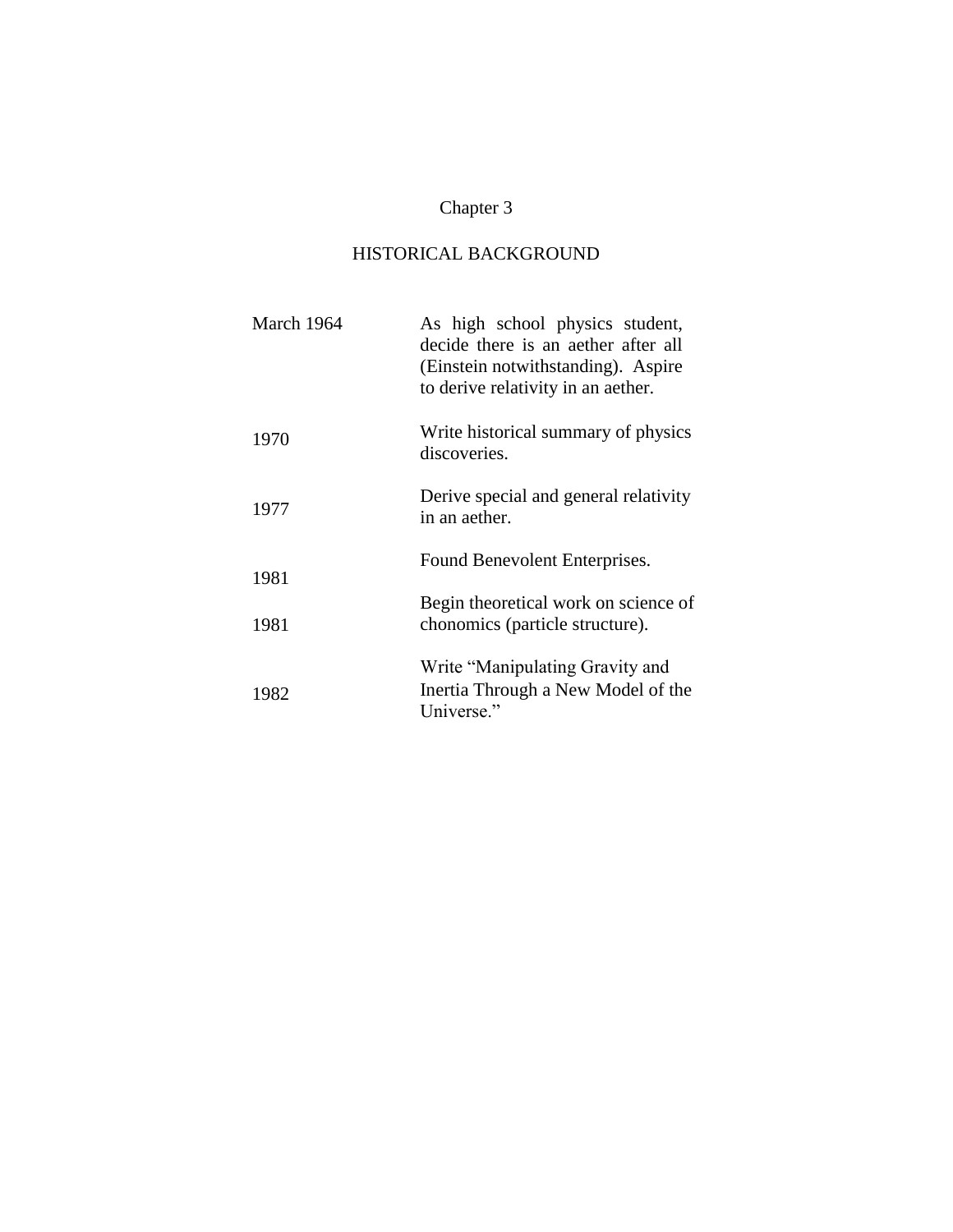| 1983 | Discover in theory electrino fusion<br>power.                                       |
|------|-------------------------------------------------------------------------------------|
| 1983 | See value of reversing second law of<br>thermodynamics.                             |
| 1984 | See vision of world benefits of<br>reversing the second law of thermo-<br>dynamics. |
| 1987 | Begin paper on structure of<br>elementary particles.                                |

### 23 24 RAD WASTE-FREE POWER REACTOR

| 1990      | Begin synthesizing scientific |         |
|-----------|-------------------------------|---------|
|           | discoveries in manuscript The | Unified |
| Universe. |                               |         |

| February 27, 1992                 |                 | Received a letter from E. R.  |       |
|-----------------------------------|-----------------|-------------------------------|-------|
|                                   |                 | Siciliano, Ph.D. pointing out |       |
| that existing incoherent particle |                 |                               | beams |
| can collide only about one        |                 | in 10,000                     |       |
| particles accelerated.            |                 | This letter had large         |       |
| impact on quest                   |                 | for electrino fusion          |       |
| power,                            |                 | apparently showing the need   |       |
| for                               | coherent beams. |                               |       |

1994 Enlarge and redraft physics work under the title, *Formulating the Universe*, Volume 1, which in part contained work on the unified field theory and unified particle theory.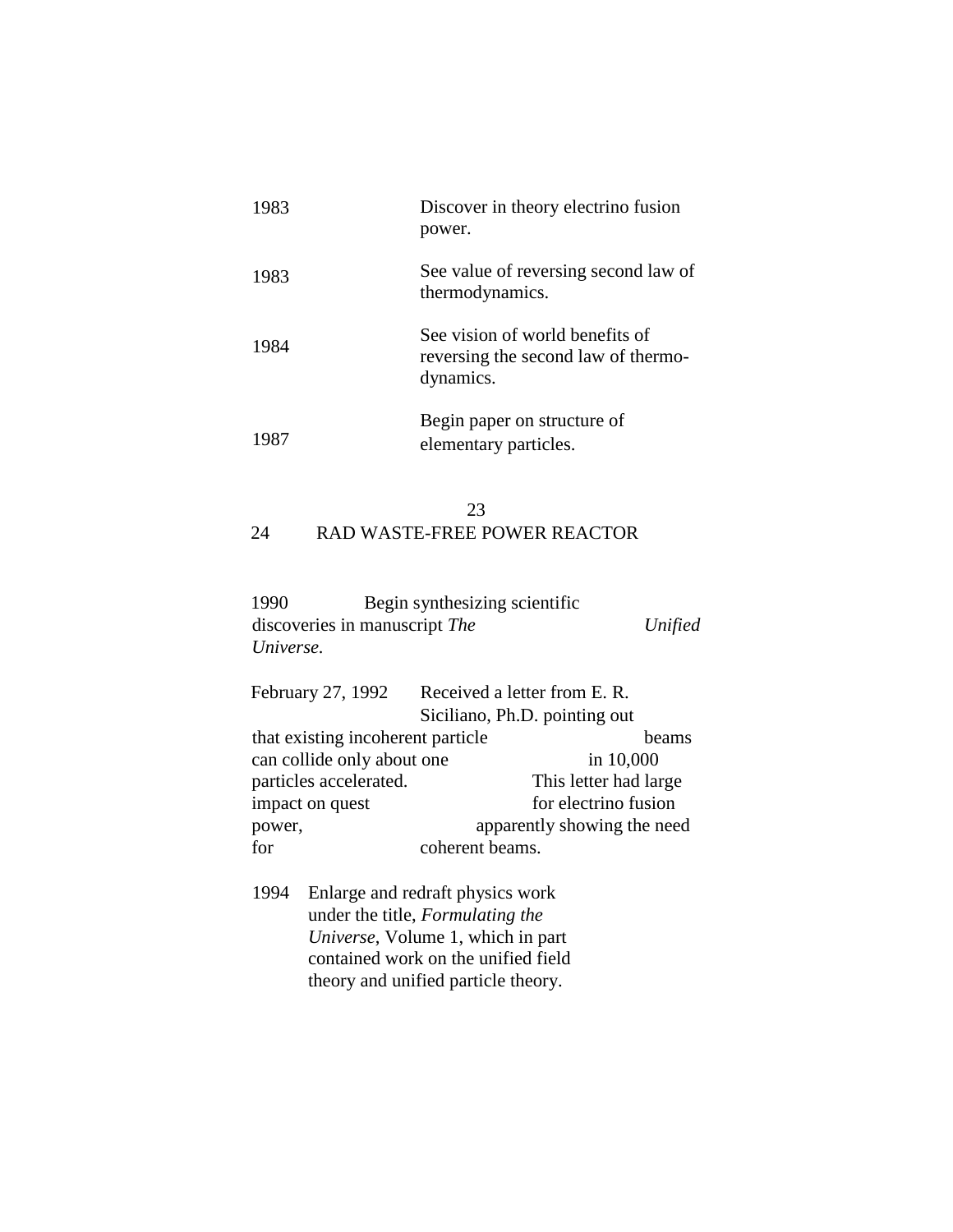| November 1994                        | Begin in earnest to theorize and |  |
|--------------------------------------|----------------------------------|--|
|                                      | design coherent electron and     |  |
| coherent positron sources to help in |                                  |  |
| electrino fusion processes.          |                                  |  |
|                                      |                                  |  |

February 16, 1995 Founded Coherent Electron Source, LLC.

1995 Drafted *Formulating the Universe*, Volume 2. Learned how to reverse order to disorder arrow in the second law of thermodynamics through the fusion of positron anti-semions. Initially had incorrect  $r^2$  model of second law reversal.

| Chapter 3                                                                                                               | HISTORICAL BACKGROUND                                                                                             | 25 |
|-------------------------------------------------------------------------------------------------------------------------|-------------------------------------------------------------------------------------------------------------------|----|
| April 1, 1996                                                                                                           | Conceived the basics of cavity<br>Electron source.                                                                |    |
| April-October, 1996 Worked together with JEOL USA<br>Inc., an electron microscope<br>company, to design, fabricate, and |                                                                                                                   |    |
|                                                                                                                         | test a substrate cavity electron<br>source.                                                                       |    |
| 1996-1999                                                                                                               | Attempted to achieve coherent<br>electron source through various<br>methods of cavity fabrication and<br>testing. |    |
| 2000                                                                                                                    | Learn of a U.S. patent for "A<br>Method and Apparatus for<br><b>Generating High Energy Coherent</b>               |    |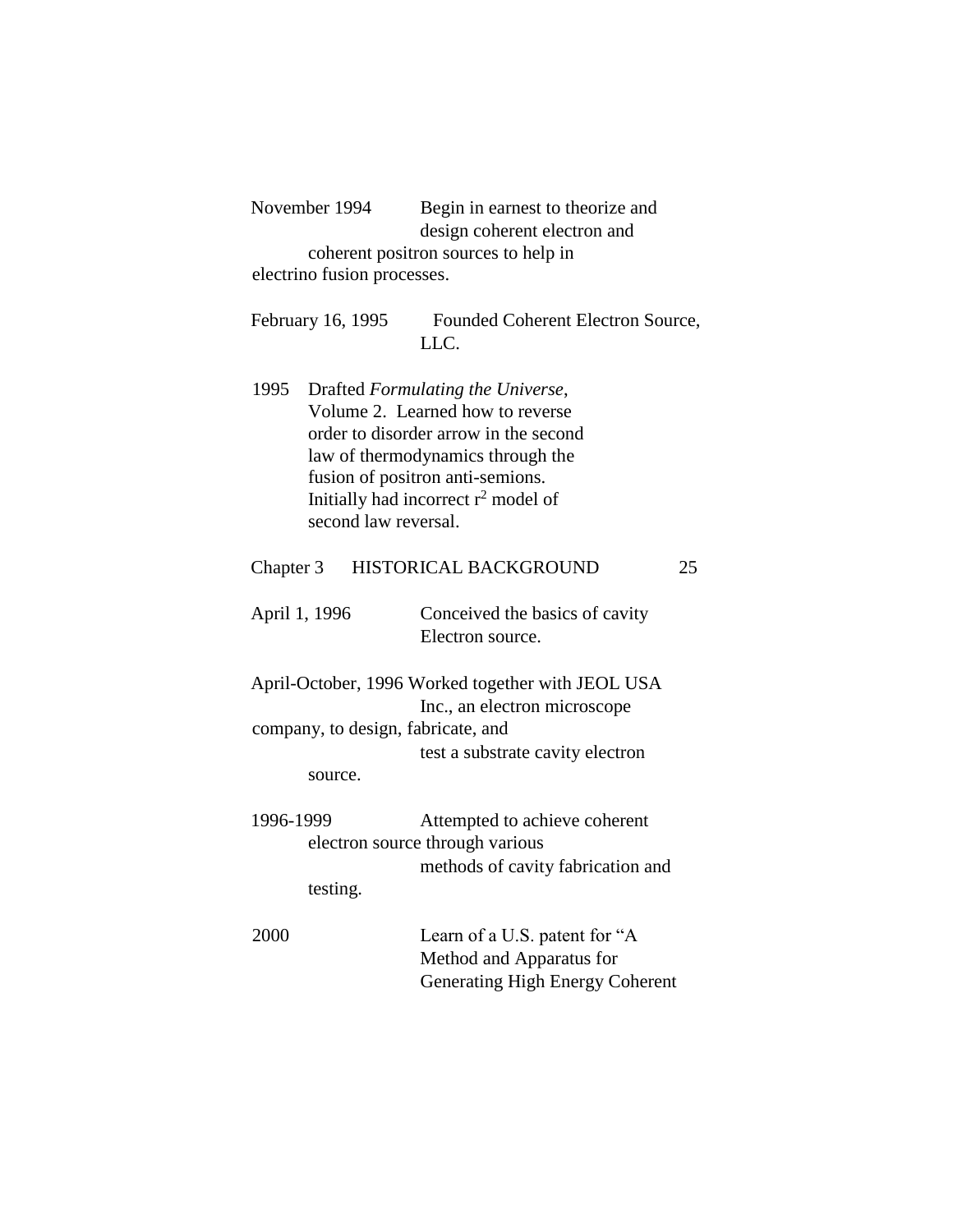Electron Beam and Gamma-Ray Laser," by Hidetsugu Ikegami, Takarazuka, Japan (U.S. Patent No. 5,887,008, Mar. 23, 1999).

| 2001 | Begin draft of <i>Formulating the</i> |
|------|---------------------------------------|
|      | <i>Universe</i> , Volume 3.           |

August 2003 Disclose method of using positive anti-semion fusion as a force field bomb shelter. Was then off by a factor of  $10<sup>4</sup>$  in efficiency calculations.

1996-2004 Revise and correct *Formulating the Universe*, Volumes 1 and 2, several times.

December 2004 Discover that electrino fusion may Be  $6.24 \times 10^{18}$  times as efficient as 26 RAD WASTE-FREE POWER REACTOR

> e<sup>-</sup> e<sup>+</sup> collisions, because the magnetic and weak forces make the particles smart guided bombs to fuse with each other. If this is true, electrino fusion power generation may be possible as a new and cheaper source of electricity. If not, EFP generation may not be possible.

December 15, 2004 Completed version of FTU, Vols. 1 and 2, incorporating this question in Volume 2, Chapter 6. Saw super nova as pre-existing test of the high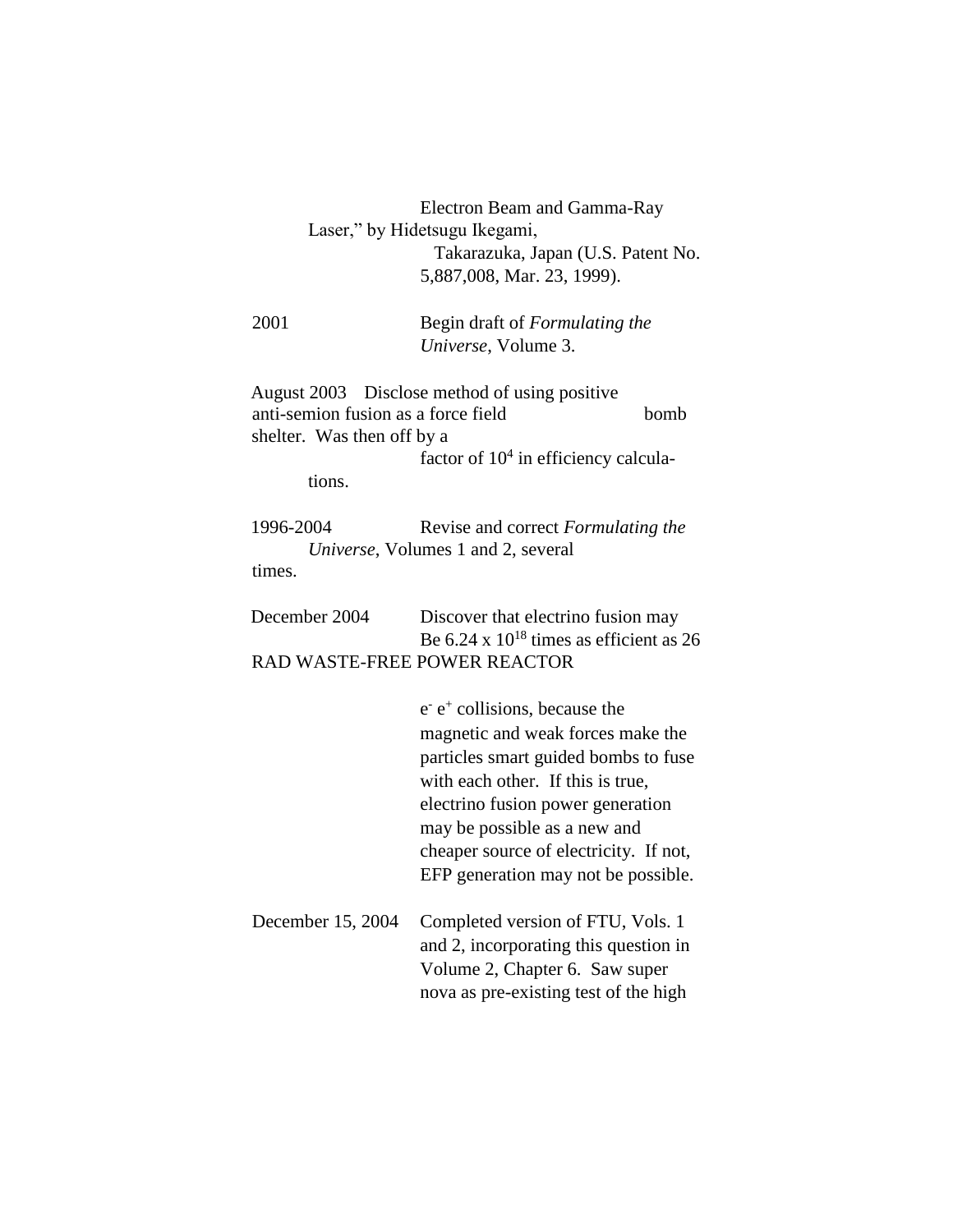efficiency version of EFP.

| December 2004                                                                 | Prepared prospectus for securing<br>Venture capital for EF2LTF<br>(Electrino Fusion Second Law Test<br>Facility) and EFMPPI (Electrino<br><b>Fusion Model Power Plant</b><br>Inventors).                                                                     |  |
|-------------------------------------------------------------------------------|--------------------------------------------------------------------------------------------------------------------------------------------------------------------------------------------------------------------------------------------------------------|--|
| August 2005                                                                   | Maked contact with the one man that<br>is qualified to and build the EF2LTF<br>accelerator-collider, James M. Potter,<br>Ph.D. of JP Accelerator Works, Inc.,<br>Of Los Alamos, New Mexico.<br>Obtained from him an estimate of<br>How much this would cost. |  |
| January 2006                                                                  | Published "A New Way to Calculate"<br>Electron and Muon $g/2$ -factors" in<br>Galilean Electrodynamics Journal.                                                                                                                                              |  |
| September 18, 2006 Submitted grant application to DOE<br>for EF2LTF facility. |                                                                                                                                                                                                                                                              |  |
| Chapter 3                                                                     | HISTORICAL BACKGROUND<br>27                                                                                                                                                                                                                                  |  |
| March 11, 2007                                                                | Finish Electrino Physics book,<br>synthesizing, correcting, and<br>extending materials in Formulating<br>the Universe, Volumes 1-3.                                                                                                                          |  |
| October 2007                                                                  | Discover field of Refresher 1 would<br>greatly increase the efficiency of the<br>EFP Reactor, making it possible.                                                                                                                                            |  |
| October 16, 2007                                                              | Revised Governing With Refresher                                                                                                                                                                                                                             |  |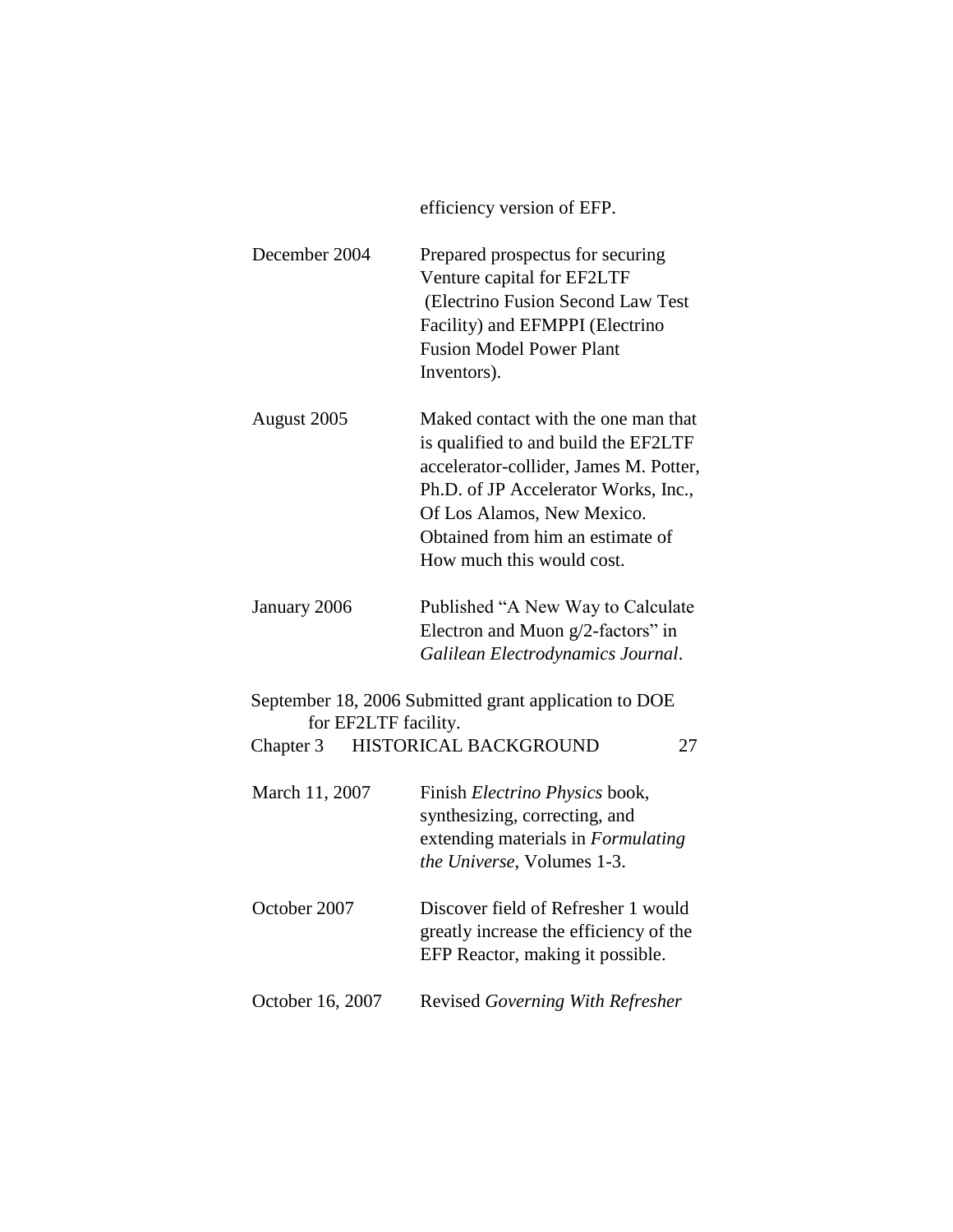| November 2, 2007 | Compiled information in Refresher<br>I.                                                                                                                |
|------------------|--------------------------------------------------------------------------------------------------------------------------------------------------------|
| June 4, 2008     | Finished and submitted "Prediction"<br>of the Masses of Every Particle, Part<br>1"                                                                     |
| <b>July 2008</b> | Learned principal reactions of EFP<br>Reactor in field of Refresher 1.<br>Wrote about radioactive wastes (or<br>lack of them) in field of Refresher 1. |

### ANTICIPATED RESULTS/ POTENTIAL COMMERCIAL APPLICATIONS

The Refresher 1, or EF2LTF (Electrino Fusion Second Law Test Facility), can operate without the EFP Reactor, but the EFP Reactor cannot be self sustaining without the Refresher 1 field. Whether the EFP Reactor and the Refresher 1 are first built, or whether the Refresher 1 is built alone, depends on how much money is available and how much is willing to be risked at first. But whatever is built first, these same three results are liable to occur with the construction and testing of the electrino fusion facilities.

1. The electrino fusion facilities would test a Grand Unification Theory (GUT) for the benefit of science and mankind.

2. The electrino fusion facilities would test the feasibility of the generation of power from the fusion of electron semions. This form of power generation could soon make up 50% or more of world-wide power generation—a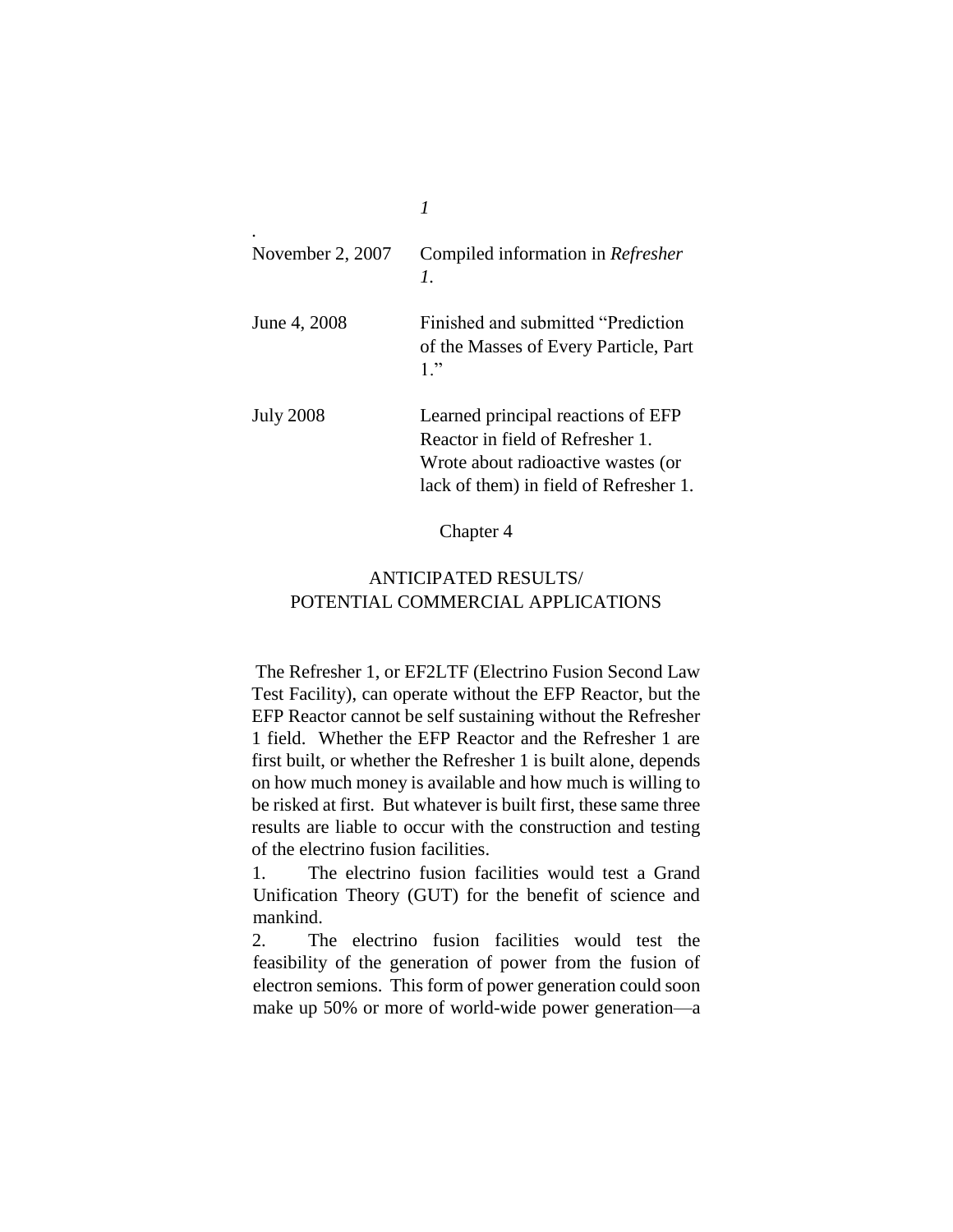huge commercial market. There may be a large market for low power generators—1 to 100 MW. There may also be a market for high power generators— 1,000 to 10,000 MW. All these are possible by varying the beam currents and varying the depth of solar cells in the energy recovery areas. 3. The electrino fusion facilities would also test the feasibility of reversing the order to disorder arrow in the second law of thermodynamics, thereby reversing aging, disease, and decay processes. The Refresher 1 is not only designed to make tests in a small local area, but treat larger and larger areas, until the entire earth is treated simultaneously. The book by the author, *Governing With Refresher 1*, foretells a wide range of effects from the

#### 28 Chapter 4 ANTICIPATED RESULTS 29

Refresher 1, affecting many disciplines. Chapter 16 in *Electrino Physics*, by the author, calculates the range of the field depending on the positron beam current strength. This type of electrino fusion would have more far reaching results than the electron semion EFP fusion results.

Since the Electrino Fusion Power Reactor is radioactive waste free when operated in the field of the Refresher 1, and since it is 1000 times more fuel efficient than nuclear power plants, not needing cooling towers, and since the cost of the Radioactive Waste-free Power Reactor is less than one sixty seventh that of nuclear power plants, the EFP reactors would undoubtedly quickly come in high demand. They do not depend on the wind or sunshine.

They would be the ideal power source.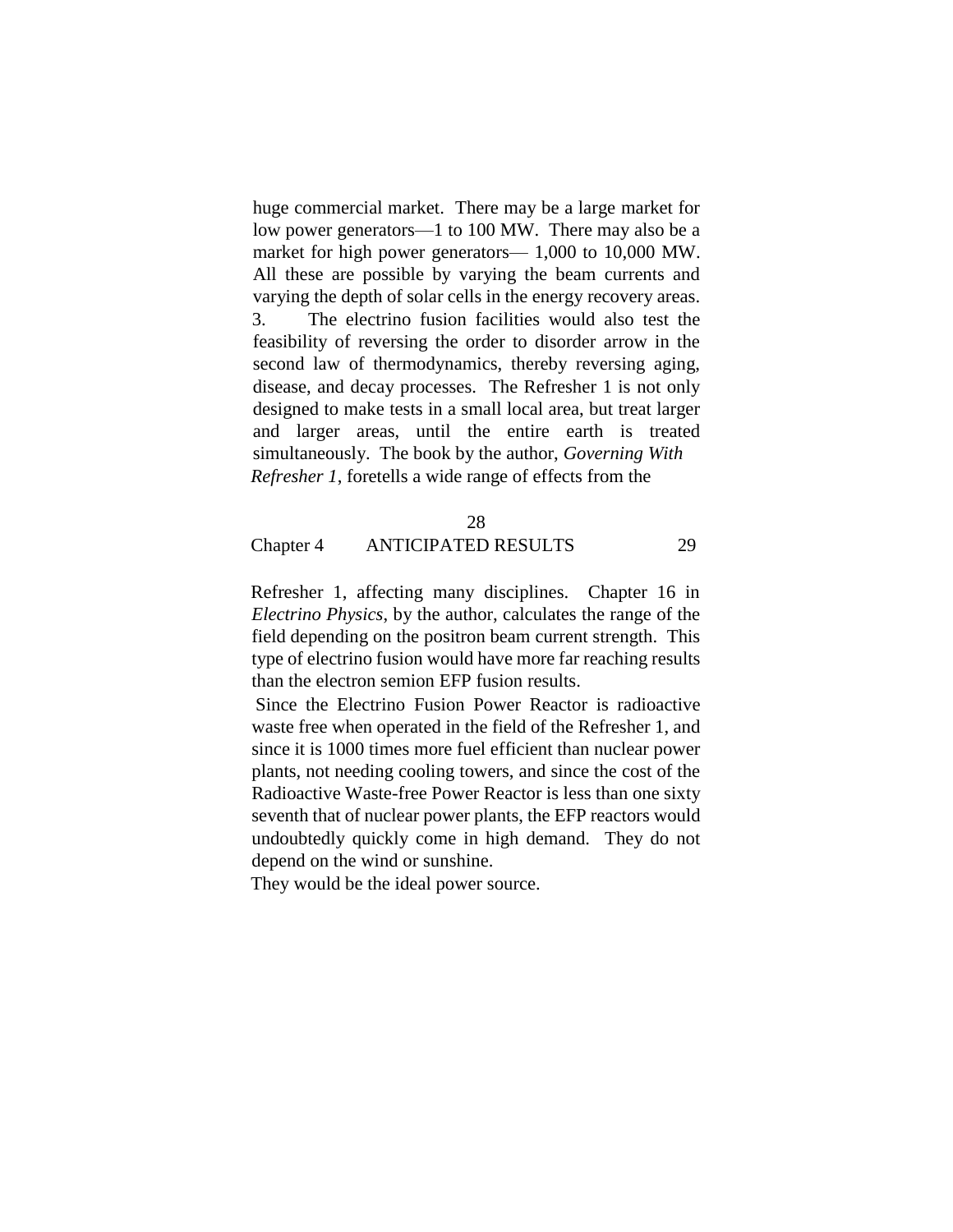#### DESCRIPTION AND SPECIFICATIONS

#### Phase 1

The Rad Waste-free Reactor is efficient, self sustaining, and rad waste free only in the field of the Refresher 1 (order to disorder arrow in the second law of thermodynamics reverser). See *Refresher 1 Manual* for description and specifications of the Refresher 1.

The Refresher 1 positron accelerator-collider should be housed in a separate containment building adjacent to the Rad Waste-free Reactor electron accelerator-collider containment building. The design of both containment buildings must be in harmony with the regulations concerning the design of containment buildings.

#### Phase 2

The electron accelerator-collider for the reactor should have nominal energy 1940 MeV variable  $\pm$  100 MeV. The current should be variable from 0 to 1.06 Amp (for 1.0 GW power maximum). The current should be pulsed at lower average currents and CW at maximum power.

In order to achieve electrino fusion, the electrons of one leg of the accelerator must be spin flipped before collision.

The fuel chamber has to be annular about the legs of the accelerator and the collider. The anti-protons will be created in the collider. By adjusting the energy of the accelerators, the anti-protons must be adjusted in energy so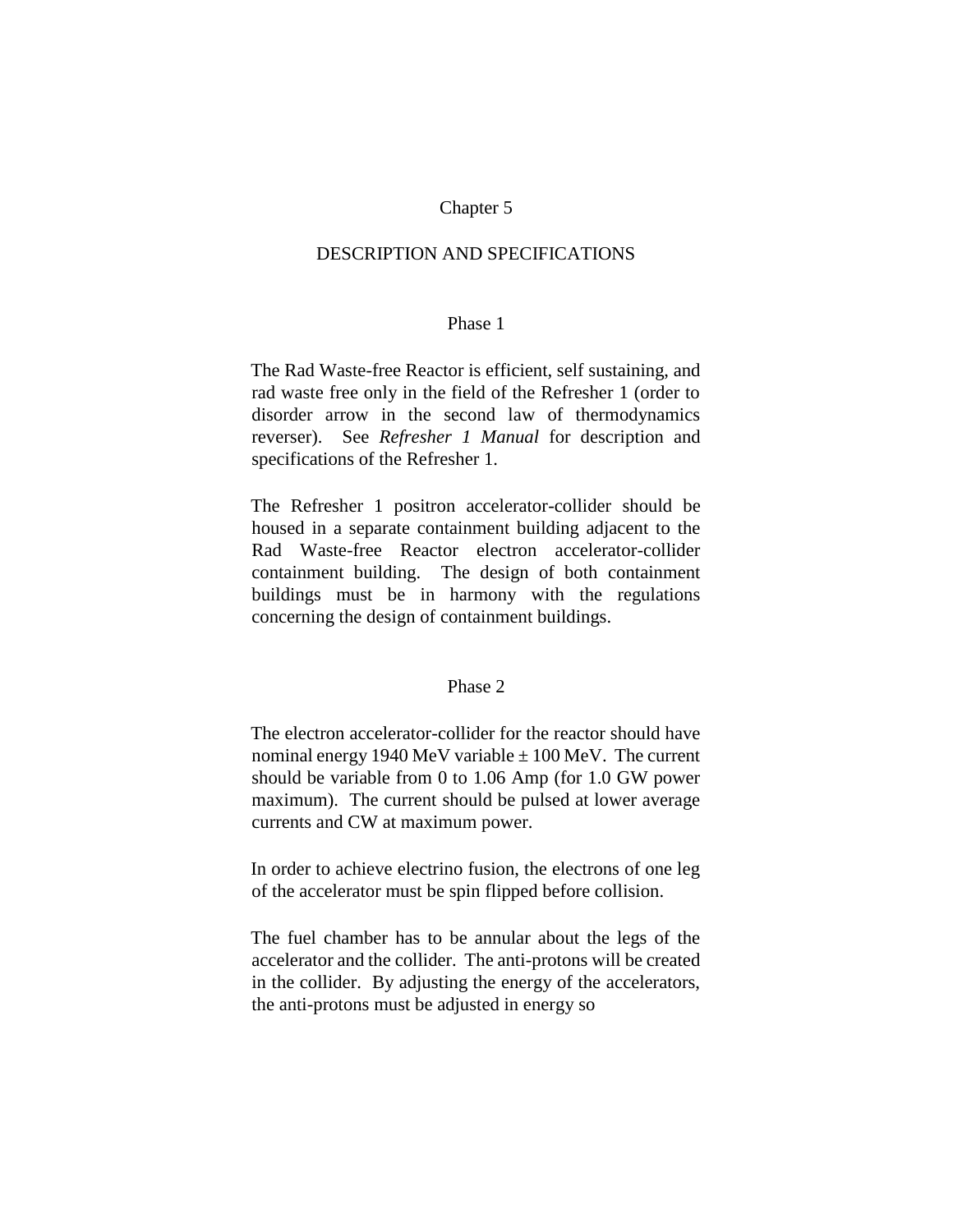#### Chapter 5 DESCRIPTION AND SPECIFICATIONS 31

that they will penetrate the casing of the collider before annihilating protons and neutrons in the fuel chamber. Else the collider casing would be the fuel and would decompose, necessitating frequent rebuilding of the accelerators.

The electron accelerator collider must be surrounded by an inward focused shell of photo-voltaic cells to convert gamma rays to DC voltage. Without the Refresher 1, the photovoltaic cells would not be very efficient. But with the Refresher 1, the photo cells should have about 1.0 efficiency. Without the Refresher 1, the photo cell leads should have limited current ratings. But with the Refresher 1, the photo cell leads should be super-conductive, accommodating the increased power with Refresher 1 operation.

The power source will require also a connective grid connecting all the photocells; a low voltage, high current port to the outside of the containment building; a 60-cycle modulator in phase with the local power grid; and a high voltage transformer to the public power grid. It should be noted here that super-conductivity should extend to the limit of the Refresher 1 active field (including the modulator and transformer and port). Therefore a 1.0 GW transformer could safely be performed by a 1.0 kW transformer in the field, etc.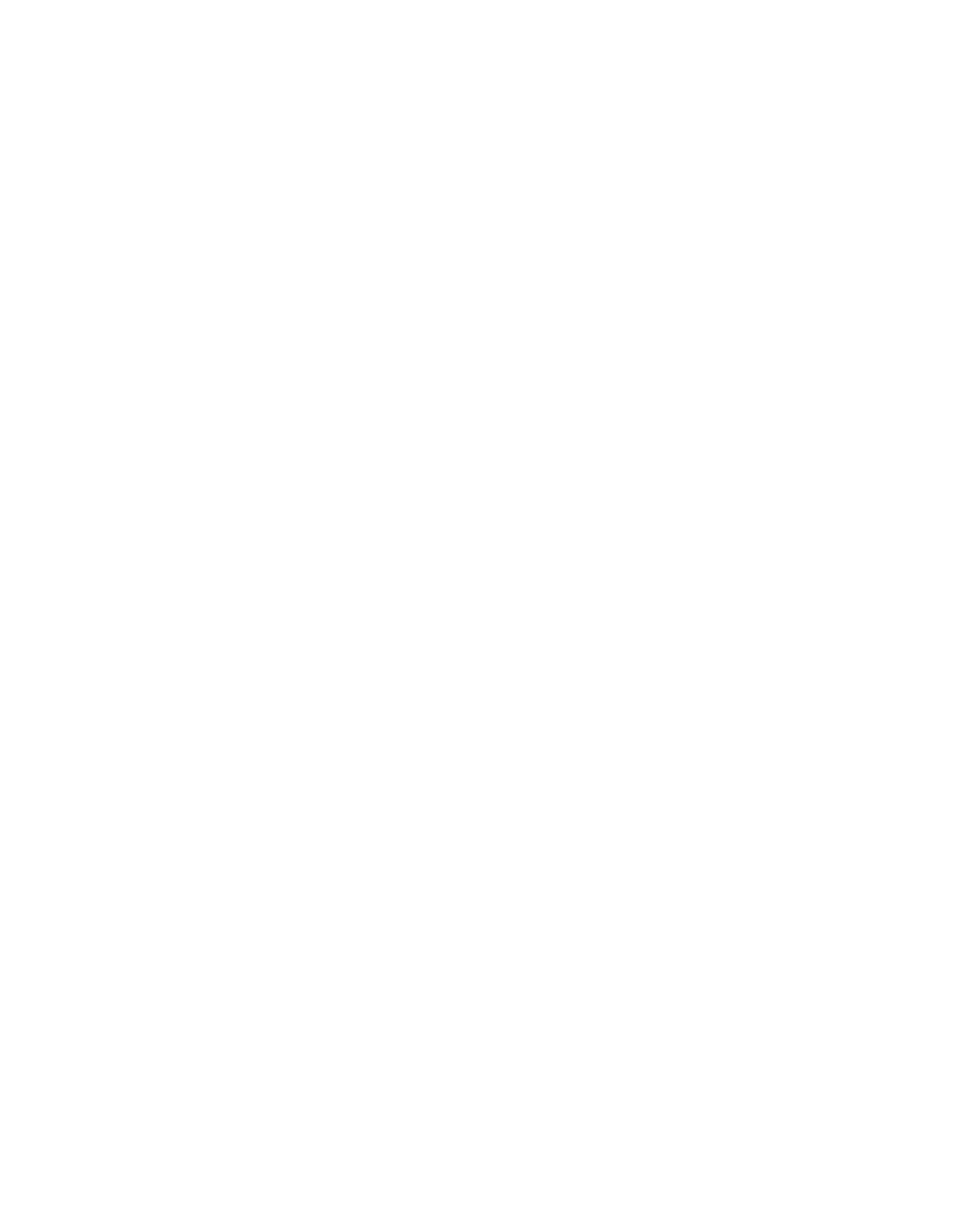# COSTS

# Phase 1: Refresher 1

| Accelerators                                 | \$33,000,000 |
|----------------------------------------------|--------------|
| Land, facility, personnel, misc. for 3.5 yr. | 17,000,000   |

# Phase 2: Power Source

| Accelerators                         | 38,000,000 |
|--------------------------------------|------------|
| Power Source equipment               | 1,000,000  |
| <b>Power Source facility</b>         | 1,000,000  |
| Land: included with Refresher 1      |            |
| Personnel: included with Refresher 1 |            |
|                                      |            |

\$90,000,000

# 32 TIME CONSTRAINTS

| Micro-design of the accelerators | 12 months |
|----------------------------------|-----------|
| Pre-fabrication at remote site   | 18 months |
| Assembly and testing on site     | 6 months  |
|                                  |           |

Total time from funding to commissioning 36 months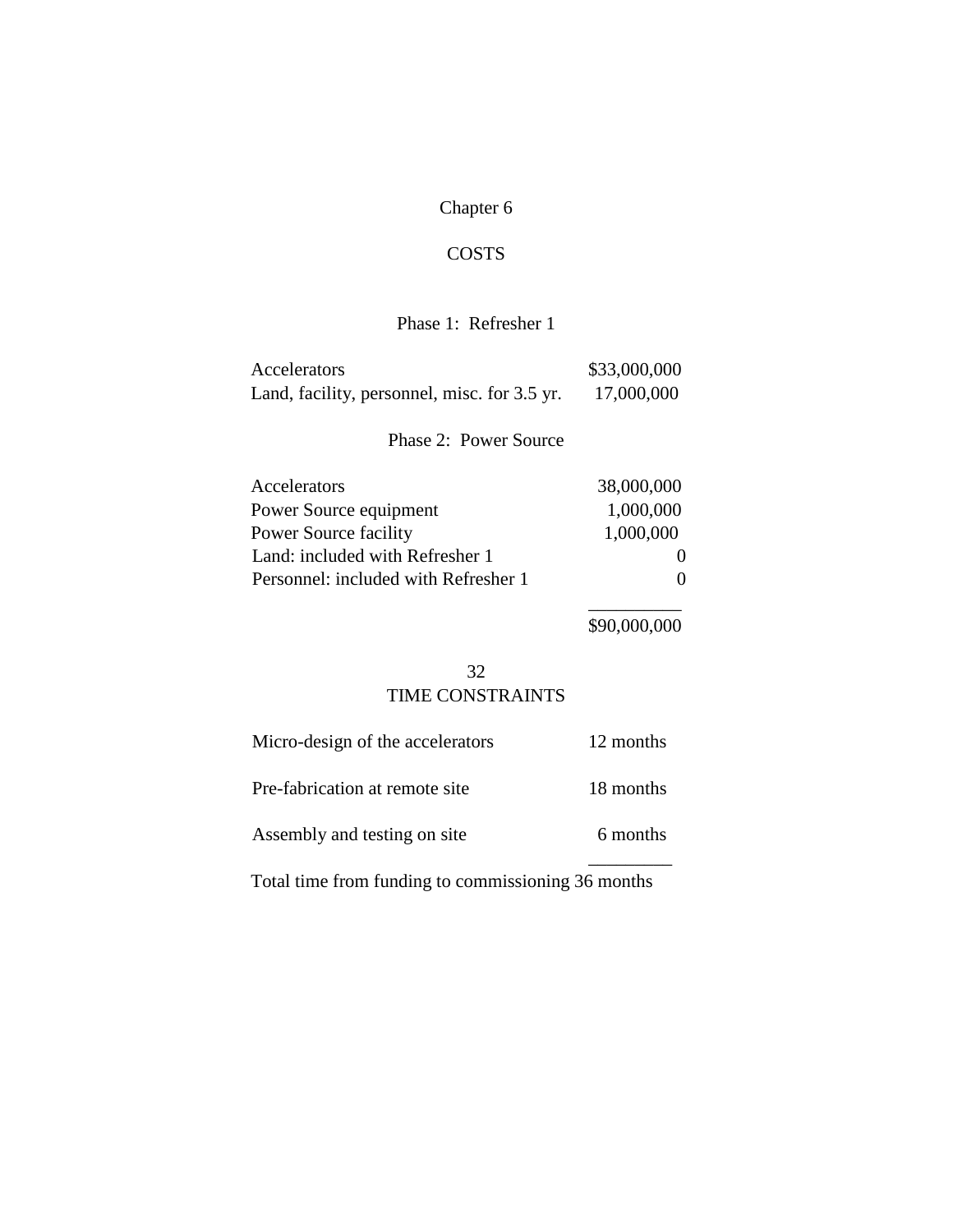33 Inventor, Builder, Owner

#### Inventor

Gordon L. Ziegler, dba Electrino Energy PO Box 1162 Olympia, WA 98507-1162 USA ben\_ent100@msn.com electrino.energy@yahoo.com

#### Builder

James M. Potter, Ph.D., Pres. JP Accelerator Works, Inc.  $2245$  47<sup>th</sup> Street Los Alamos, NM 87544 USA 505-690-8701 jpotter@jpaw.com [http://www.jpaw.com](http://www.jpaw.com/)

#### Owner

Benevolent Enterprises PO Box 1162 Olympia, WA 98507-1162 USA ben\_ent100@msn.com